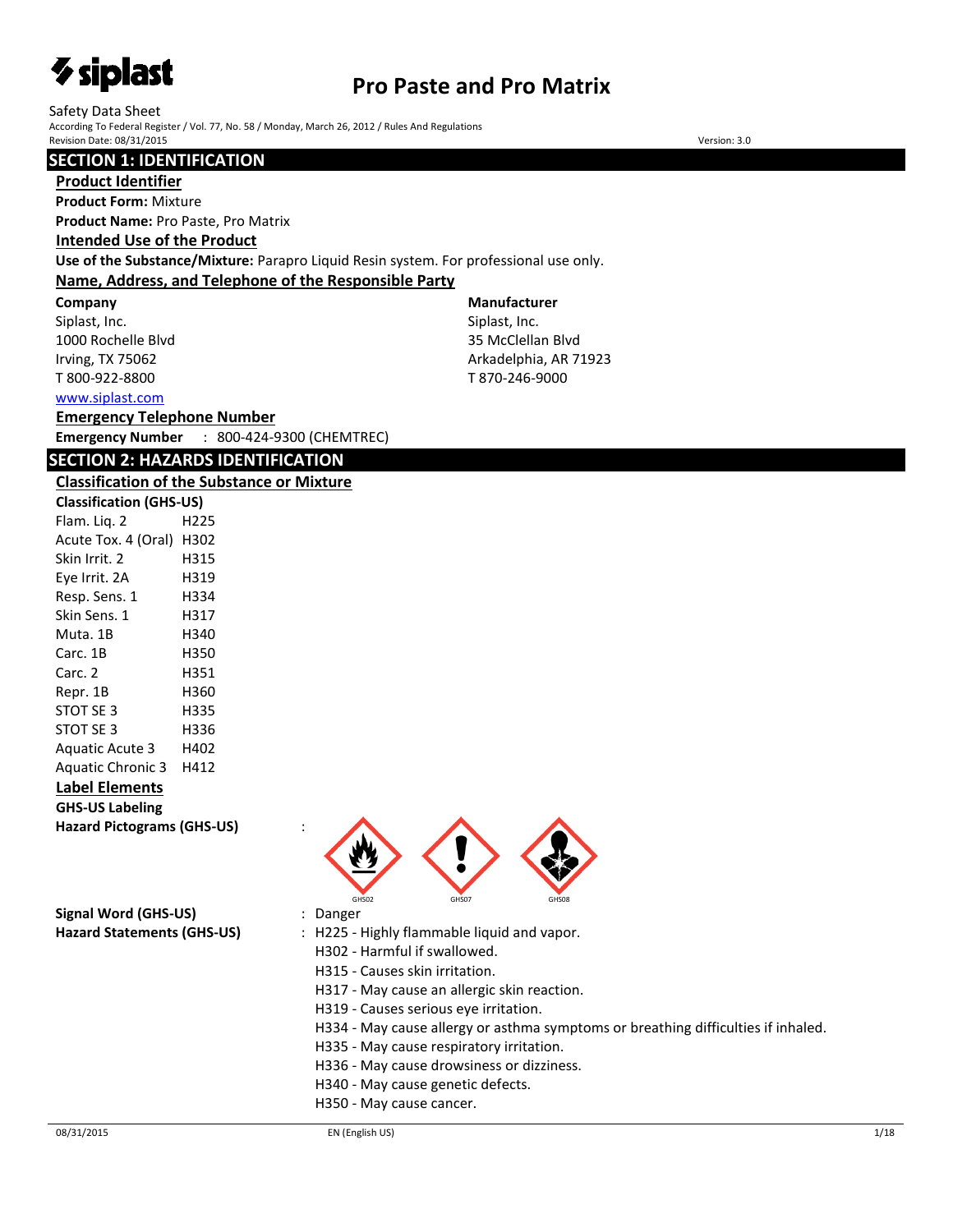| Safety Data Sheet                                                                                |                                                                                                                         |
|--------------------------------------------------------------------------------------------------|-------------------------------------------------------------------------------------------------------------------------|
| According To Federal Register / Vol. 77, No. 58 / Monday, March 26, 2012 / Rules And Regulations |                                                                                                                         |
|                                                                                                  | H351 – Suspected of causing cancer.                                                                                     |
|                                                                                                  | H360 - May damage fertility or the unborn child.                                                                        |
|                                                                                                  | H402 - Harmful to aquatic life.                                                                                         |
|                                                                                                  | H412 - Harmful to aquatic life with long lasting effects.                                                               |
| <b>Precautionary Statements (GHS-US)</b>                                                         | : P201 - Obtain special instructions before use.                                                                        |
|                                                                                                  | P202 - Do not handle until all safety precautions have been read and understood.                                        |
|                                                                                                  | P210 - Keep away from heat, sparks, open flames, hot surfaces. - No smoking.                                            |
|                                                                                                  | P233 - Keep container tightly closed.                                                                                   |
|                                                                                                  | P240 - Ground/bond container and receiving equipment.                                                                   |
|                                                                                                  | P241 - Use explosion-proof electrical, ventilating, and lighting equipment.                                             |
|                                                                                                  | P242 - Use only non-sparking tools.                                                                                     |
|                                                                                                  | P243 - Take precautionary measures against static discharge.                                                            |
|                                                                                                  | P260 - Do not breathe vapors, mist, spray.                                                                              |
|                                                                                                  | P264 - Wash hands, forearms, and other exposed areas thoroughly after handling.                                         |
|                                                                                                  | P270 - Do not eat, drink or smoke when using this product.                                                              |
|                                                                                                  | P271 - Use only outdoors or in a well-ventilated area.                                                                  |
|                                                                                                  | P272 - Contaminated work clothing must not be allowed out of the workplace.<br>P273 - Avoid release to the environment. |
|                                                                                                  | P280 - Wear protective gloves, protective clothing, eye protection, face protection,                                    |
|                                                                                                  | respiratory protection.                                                                                                 |
|                                                                                                  | P284 - [In case of inadequate ventilation] wear respiratory protection.                                                 |
|                                                                                                  | P301+P312 - If swallowed: Call a poison center/doctor if you feel unwell.                                               |
|                                                                                                  | P302+P352 - If on skin: Wash with plenty of water.                                                                      |
|                                                                                                  | P303+P361+P353 - If on skin (or hair): Take off immediately all contaminated clothing. Rinse                            |
|                                                                                                  | skin with water/shower.                                                                                                 |
|                                                                                                  | P304+P340 - IF INHALED: Remove person to fresh air and keep at rest in a position                                       |
|                                                                                                  | comfortable for breathing.                                                                                              |
|                                                                                                  | P305+P351+P338 - IF IN EYES: Rinse cautiously with water for several minutes. Remove                                    |
|                                                                                                  | contact lenses, if present and easy to do. Continue rinsing.                                                            |
|                                                                                                  | P308+P313 - If exposed or concerned: Get medical advice/attention.                                                      |
|                                                                                                  | P321 - Specific treatment (see section 4).                                                                              |
|                                                                                                  | P330 - Rinse mouth.                                                                                                     |
|                                                                                                  | P333+P313 - If skin irritation or rash occurs: Get medical advice/attention.                                            |
|                                                                                                  | P337+P313 - If eye irritation persists: Get medical advice/attention.                                                   |
|                                                                                                  | P342+P311 - If experiencing respiratory symptoms: Call a poison center/doctor.                                          |
|                                                                                                  | P362+P364 - Take off contaminated clothing and wash it before reuse.                                                    |
|                                                                                                  | P370+P378 - In case of fire: Use appropriate media to extinguish.                                                       |
|                                                                                                  | P403+P233+ P235 - Store in a well-ventilated place. Keep container tightly closed. Keep cool.                           |
|                                                                                                  | P405 - Store locked up.                                                                                                 |
|                                                                                                  | P501 - Dispose of contents/container in accordance with local, regional, national, territorial,                         |
|                                                                                                  | provincial, and international regulations.                                                                              |
| <b>Other Hazards</b>                                                                             |                                                                                                                         |

Exposure may aggravate those with pre-existing eye, skin, or respiratory conditions. Flammable vapors can accumulate in head space of closed systems.

**Unknown Acute Toxicity (GHS-US)** Not available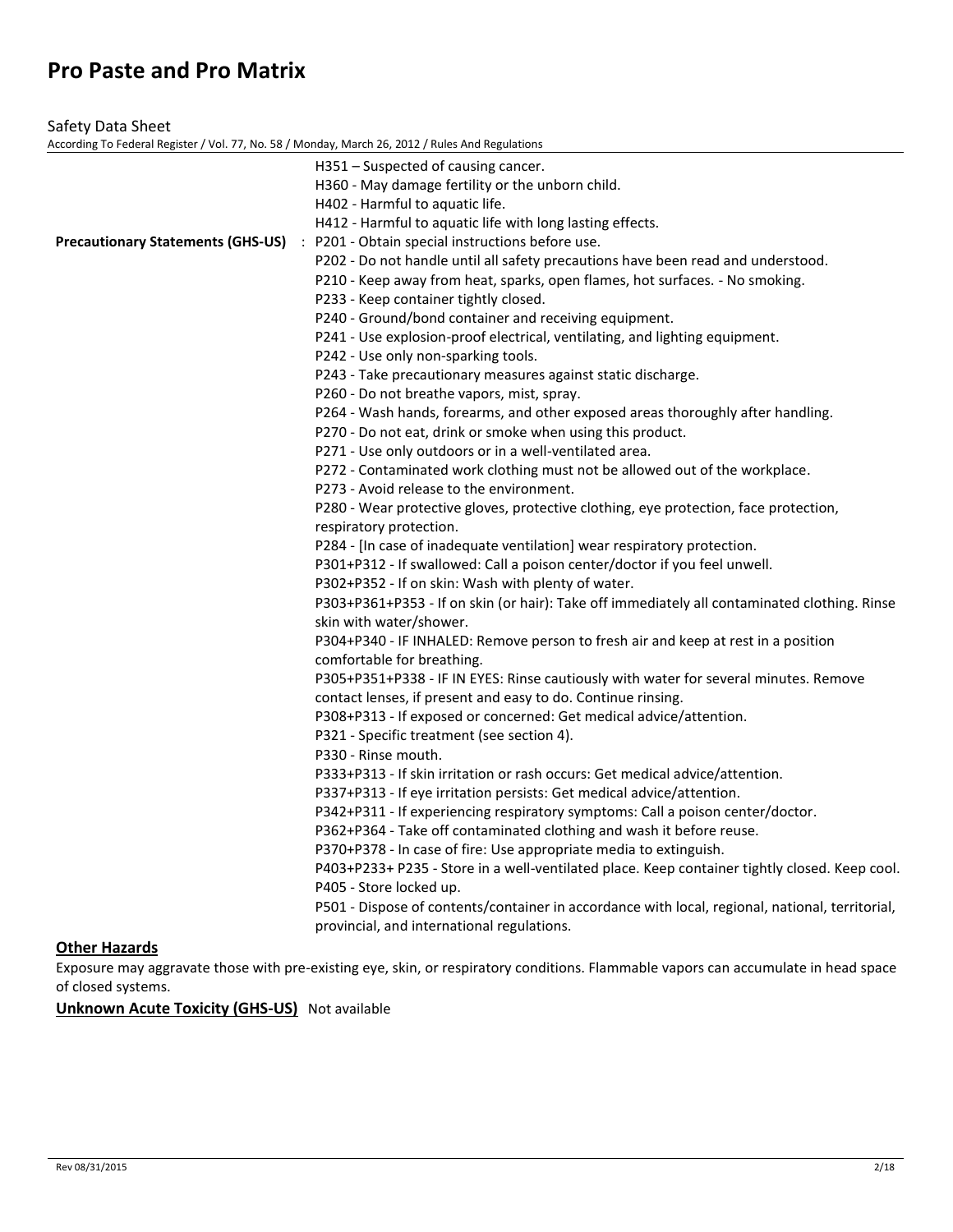### Safety Data Sheet

**Mixture**

According To Federal Register / Vol. 77, No. 58 / Monday, March 26, 2012 / Rules And Regulations

# **SECTION 3: COMPOSITION/INFORMATION ON INGREDIENTS**

| <b>MIXTURE</b>                             |                           |           |                                |
|--------------------------------------------|---------------------------|-----------|--------------------------------|
| <b>Name</b>                                | <b>Product Identifier</b> | % (w/w)   | <b>Classification (GHS-US)</b> |
| Methyl methacrylate                        | (CAS No) 80-62-6          | $15 - 35$ | Flam. Liq. 2, H225             |
|                                            |                           |           | Skin Irrit. 2, H315            |
|                                            |                           |           | Eye Irrit. 2B, H320            |
|                                            |                           |           | Resp. Sens. 1, H334            |
|                                            |                           |           | Skin Sens. 1, H317             |
|                                            |                           |           | <b>STOT SE 3, H335</b>         |
|                                            |                           |           | Aquatic Acute 3, H402          |
| 2-Ethylhexyl acrylate                      | (CAS No) 103-11-7         | $10 - 25$ | Flam. Liq. 4, H227             |
|                                            |                           |           | Skin Irrit. 2, H315            |
|                                            |                           |           | Eye Irrit. 2A, H319            |
|                                            |                           |           | Skin Sens. 1, H317             |
|                                            |                           |           | STOT SE 3, H336                |
|                                            |                           |           | Aquatic Acute 3, H402          |
|                                            |                           |           | Aquatic Chronic 3, H412        |
| Titanium dioxide                           | (CAS No) 13463-           | $0 - 5$   |                                |
|                                            | $67 - 7$                  |           | Carc. 2, H351                  |
| Quartz                                     | (CAS No) 14808-           | $0 - 1$   | Carc. 1A, H350                 |
|                                            | $60 - 7$                  |           | STOT SE 3, H335                |
|                                            |                           |           | <b>STOT RE 1, H372</b>         |
| 2-Propenoic acid, 2-methyl-, oxybis(2,1-   | (CAS No) 109-17-1         | $0 - 1$   | Skin Irrit. 2, H315            |
|                                            |                           |           |                                |
| ethanediyloxy-2,1-ethanediyl) ester        |                           |           | Eye Irrit. 2A, H319            |
|                                            |                           |           | Skin Sens. 1, H317             |
| 1-Methyl-2-pyrrolidone                     | (CAS No) 872-50-4         | $0 - 5$   | Flam. Liq. 4, H227             |
|                                            |                           |           | Skin Irrit. 2, H315            |
|                                            |                           |           | Eye Irrit. 2A, H319            |
|                                            |                           |           | Repr. 1B, H360                 |
|                                            |                           |           | STOT SE 3, H335                |
| Naphtha, petroleum, hydrodesulfurized      | (CAS No) 64742-           | $0 - 0.5$ | Flam. Liq. 1, H224             |
| heavy                                      | $82 - 1$                  |           | Skin Irrit. 2, H315            |
|                                            |                           |           | Muta. 1B, H340                 |
|                                            |                           |           | Carc. 1B, H350                 |
|                                            |                           |           | Repr. 2, H361                  |
|                                            |                           |           | STOT SE 3, H336                |
|                                            |                           |           | Asp. Tox. 1, H304              |
|                                            |                           |           | Aquatic Chronic 2, H411        |
| Fatty acids, C18, unsaturated, dimers,     | (CAS No) 162627-          | $0 - 0.5$ | Skin Sens. 1, H317             |
| reaction products with N,N-dimethyl-1,3-   | $17-0$                    |           |                                |
| propanediamine and 1,3-propanediamine      |                           |           |                                |
| Solvent naphtha, petroleum, light aromatic | (CAS No) 64742-           | $0 - 0.5$ | Flam. Liq. 1, H224             |
|                                            | $95 - 6$                  |           | Skin Irrit. 2, H315            |
|                                            |                           |           | Muta. 1B, H340                 |
|                                            |                           |           | Carc. 1B, H350                 |
|                                            |                           |           | Repr. 2, H361                  |
|                                            |                           |           | STOT SE 3, H336                |
|                                            |                           |           | Asp. Tox. 1, H304              |
|                                            |                           |           | Aquatic Acute 2, H401          |
|                                            |                           |           | Aquatic Chronic 2, H411        |
|                                            |                           |           |                                |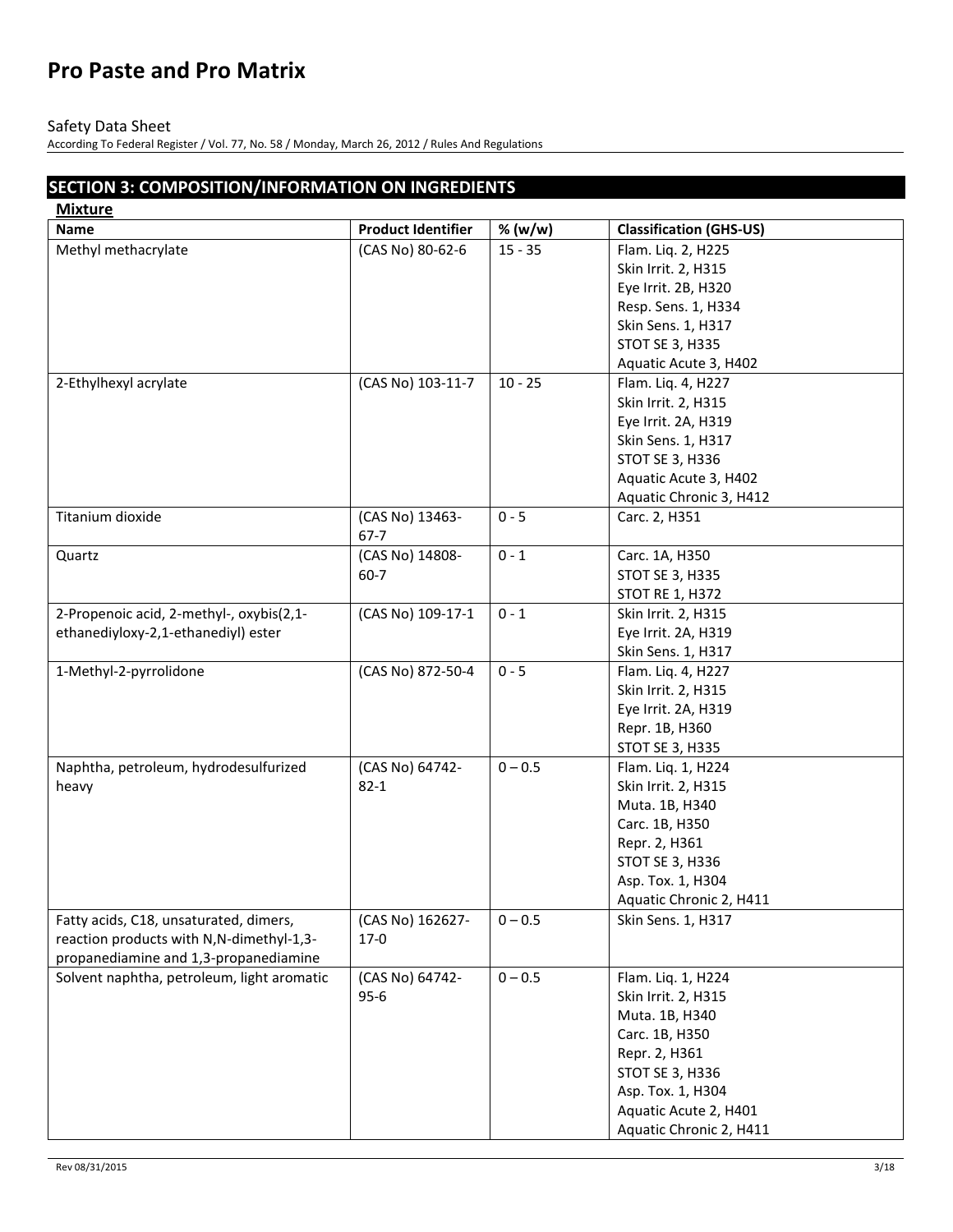Safety Data Sheet

According To Federal Register / Vol. 77, No. 58 / Monday, March 26, 2012 / Rules And Regulations

Multiple WHMIS ranges have been utilized due to varying composition.

Full text of H-phrases: see section 16

# **SECTION 4: FIRST AID MEASURES**

# **Description of First Aid Measures**

**General:** Never give anything by mouth to an unconscious person. IF exposed or concerned: Get medical advice/attention.

**Inhalation:** When symptoms occur: go into open air and ventilate suspected area. Remove to fresh air and keep at rest in a position comfortable for breathing. Call a POISON CENTER/doctor/physician if you feel unwell.

**Skin Contact:** Remove contaminated clothing. Drench affected area with water for at least 15 minutes. Wash contaminated clothing before reuse. If skin irritation or rash occurs: Get medical advice/attention.

**Eye Contact:** Rinse cautiously with water for at least 15 minutes. Remove contact lenses, if present and easy to do. Continue rinsing. Obtain medical attention.

**Ingestion:** Rinse mouth. Do NOT induce vomiting. Seek medical attention.

### **Most Important Symptoms and Effects Both Acute and Delayed**

**General:** Harmful if swallowed. Causes eye irritation. Skin irritation. May cause an allergic skin reaction. Irritation of respiratory tract. May damage fertility. May damage the unborn child. Inhalation may cause allergic respiratory reaction with asthma-like symptoms and difficulty breathing. Vapors may cause drowsiness and dizziness. May cause cancer. May cause heritable genetic damage.

**Inhalation:** May cause respiratory irritation. Exposure may produce an allergic reaction. May cause drowsiness or dizziness.

**Skin Contact:** Causes skin irritation. May cause an allergic skin reaction.

**Eye Contact:** Causes eye irritation.

**Ingestion:** Swallowing a small quantity of this material will result in serious health hazard.

**Chronic Symptoms:** May damage fertility. May damage the unborn child. May cause heritable genetic damage. May cause cancer.

### **Indication of Any Immediate Medical Attention and Special Treatment Needed**

If exposed or concerned, get medical advice and attention.

### **SECTION 5: FIRE-FIGHTING MEASURES**

### **Extinguishing Media**

**Suitable Extinguishing Media:** Water spray, dry chemical, foam, carbon dioxide.

**Unsuitable Extinguishing Media:** Do not use a heavy water stream. Use of heavy stream of water may spread fire.

### **Special Hazards Arising From the Substance or Mixture**

**Fire Hazard:** Highly flammable liquid and vapor.

**Explosion Hazard:** May form flammable/explosive vapor-air mixture.

**Reactivity:** Product may polymerize at 60°C (>140°F), causing an exothermic reaction which may cause container damage or fire. May react with peroxides, oxidizers, and incompatibilities.

### **Advice for Firefighters**

**Precautionary Measures Fire:** Exercise caution when fighting any chemical fire.

**Firefighting Instructions:** Use water spray or fog for cooling exposed containers.

**Protection During Firefighting:** Do not enter fire area without proper protective equipment, including respiratory protection.

**Hazardous Combustion Products**: Carbon oxides (CO, CO2). Nitrogen oxides. Hydrocarbons. Black smoke. Methyl methacrylate.

Oxides of titanium. May release flammable gases. May liberate toxic gases.

**Other Information:** Do not allow run-off from fire fighting to enter drains or water courses.

#### **Reference to Other Sections**

Refer to section 9 for flammability properties.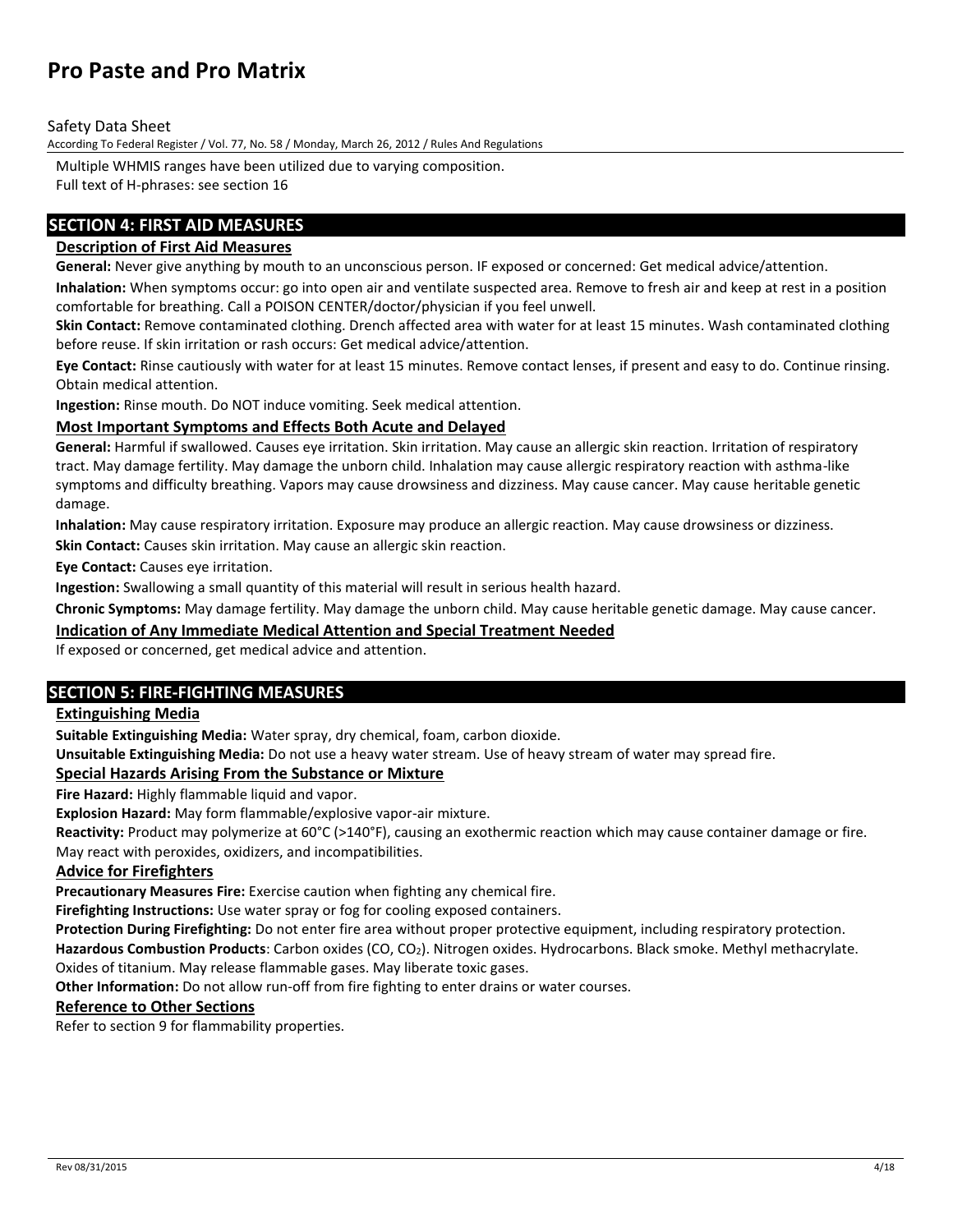Safety Data Sheet

According To Federal Register / Vol. 77, No. 58 / Monday, March 26, 2012 / Rules And Regulations

### **SECTION 6: ACCIDENTAL RELEASE MEASURES**

#### **Personal Precautions, Protective Equipment and Emergency Procedures**

**General Measures:** Use special care to avoid static electric charges. Keep away from heat/sparks/open flames/hot surfaces. – No smoking. Avoid all eye and skin contact and do not breathe vapor and mist. Do not allow product to spread into the environment. Handle in accordance with good industrial hygiene and safety practice.

#### **For Non-Emergency Personnel**

**Protective Equipment:** Use appropriate personal protection equipment (PPE).

**Emergency Procedures:** Evacuate unnecessary personnel.

#### **For Emergency Personnel**

**Protective Equipment:** Equip cleanup crew with proper protection. Use appropriate personal protection equipment (PPE). **Emergency Procedures:** Ventilate area.

#### **Environmental Precautions**

Prevent entry to sewers and public waters. Avoid release to the environment.

#### **Methods and Material for Containment and Cleaning Up**

**For Containment:** Contain any spills with dikes or absorbents to prevent migration and entry into sewers or streams.

**Methods for Cleaning Up:** Clear up spills immediately and dispose of waste safely. Absorb and/or contain spill with inert material, then place in suitable container. Do not take up in combustible material such as: saw dust or cellulosic material. Contact competent authorities after a spill. Use only non-sparking tools.

#### **Reference to Other Sections**

See heading 8, Exposure Controls and Personal Protection.

### **SECTION 7: HANDLING AND STORAGE**

### **Precautions for Safe Handling**

**Additional Hazards When Processed:** Handle empty containers with care because residual vapors are flammable. Product may polymerize at 60°C (>140°F), causing an exothermic reaction which may cause container damage or fire. May react with peroxides, oxidizers, and incompatibilities. When heated to decomposition, emits toxic fumes.

**Hygiene Measures:** Handle in accordance with good industrial hygiene and safety procedures. Wash hands and other exposed areas with mild soap and water before eating, drinking, or smoking and again when leaving work. Contaminated work clothing should not be allowed out of the workplace. Wash contaminated clothing before reuse. Do no eat, drink or smoke when using this product.

# **Conditions for Safe Storage, Including Any Incompatibilities**

**Technical Measures:** Proper grounding procedures to avoid static electricity should be followed. Ground/bond container and receiving equipment. Use explosion-proof electrical, ventilating, and lighting equipment.

**Storage Conditions:** Store in a dry, cool and well-ventilated place. Keep container closed when not in use. Keep in fireproof place. Keep/Store away from extremely high or low temperatures, ignition sources, combustible materials, heat, direct sunlight, incompatible materials.

**Incompatible Materials:** Strong acids. Strong bases. Strong oxidizers.

### **Specific End Use(s)**

Parapro Liquid Resin system. For professional use only.

# **SECTION 8: EXPOSURE CONTROLS/PERSONAL PROTECTION**

#### **Control Parameters**

| Methyl methacrylate (80-62-6) |                    |                       |  |
|-------------------------------|--------------------|-----------------------|--|
| <b>Mexico</b>                 | OEL TWA $(mg/m3)$  | 410 mg/m <sup>3</sup> |  |
| <b>Mexico</b>                 | OEL TWA (ppm)      | $100$ ppm             |  |
| <b>Mexico</b>                 | OEL STEL $(mg/m3)$ | 510 mg/m <sup>3</sup> |  |
| <b>Mexico</b>                 | OEL STEL (ppm)     | $125$ ppm             |  |
| <b>USA ACGIH</b>              | ACGIH TWA (ppm)    | 50 ppm                |  |
| <b>USA ACGIH</b>              | ACGIH STEL (ppm)   | $100$ ppm             |  |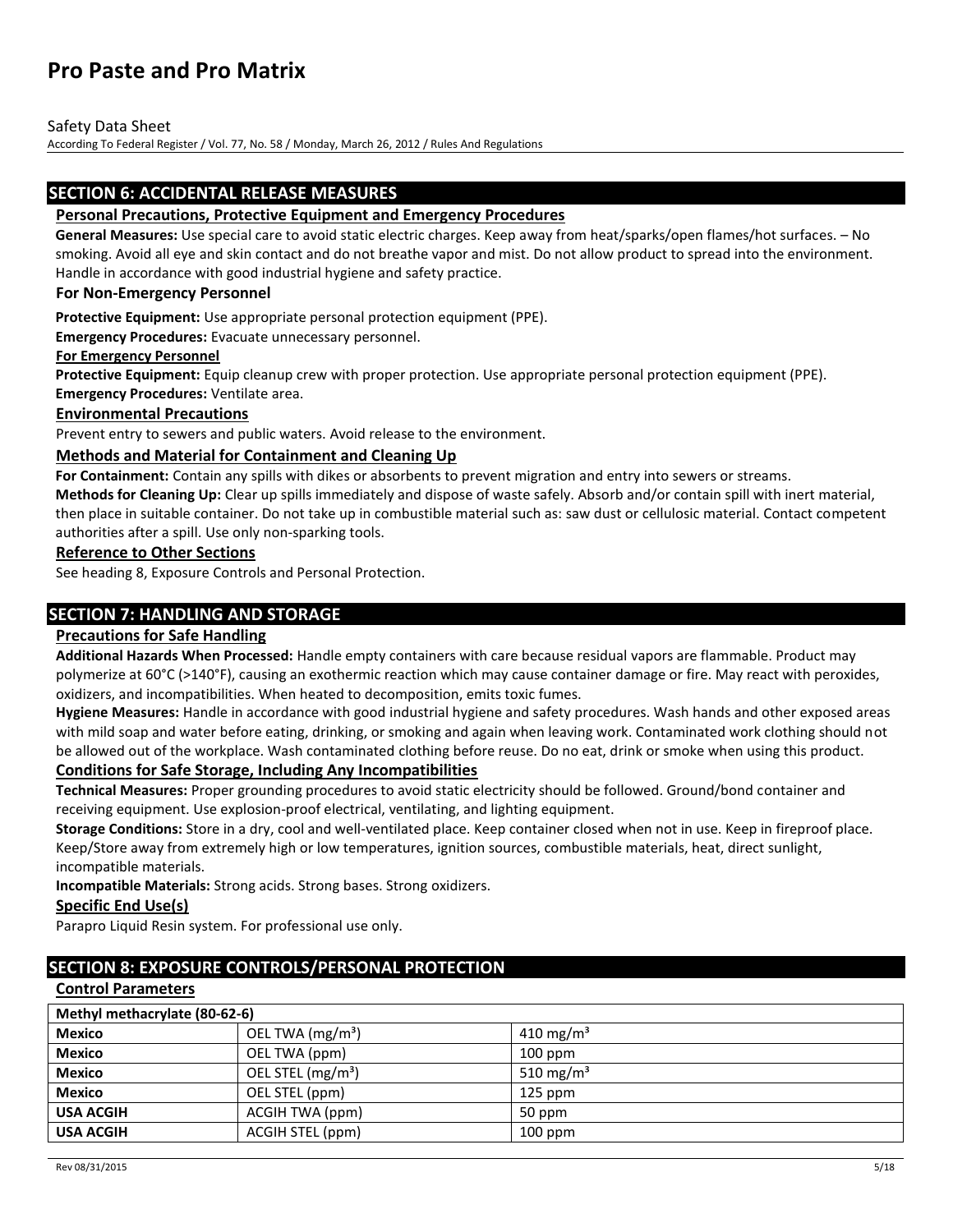### Safety Data Sheet

According To Federal Register / Vol. 77, No. 58 / Monday, March 26, 2012 / Rules And Regulations

| <b>USA OSHA</b>                    | OSHA PEL (TWA) (mg/m <sup>3</sup> )  | 410 mg/m <sup>3</sup>                                                       |
|------------------------------------|--------------------------------------|-----------------------------------------------------------------------------|
| <b>USA OSHA</b>                    | OSHA PEL (TWA) (ppm)                 | 100 ppm                                                                     |
| <b>USA NIOSH</b>                   | NIOSH REL (TWA) (mg/m <sup>3</sup> ) | 410 mg/m $3$                                                                |
| <b>USA NIOSH</b>                   | NIOSH REL (TWA) (ppm)                | 100 ppm                                                                     |
| <b>USA IDLH</b>                    | US IDLH (ppm)                        | 1000 ppm                                                                    |
| Alberta                            | OEL STEL (mg/m <sup>3</sup> )        | 410 mg/m $3$                                                                |
| Alberta                            | OEL STEL (ppm)                       | 100 ppm                                                                     |
| Alberta                            | OEL TWA (mg/m <sup>3</sup> )         | 205 mg/m $3$                                                                |
| <b>Alberta</b>                     | OEL TWA (ppm)                        | 50 ppm                                                                      |
| <b>British Columbia</b>            | OEL STEL (ppm)                       | 100 ppm                                                                     |
| <b>British Columbia</b>            | OEL TWA (ppm)                        | 50 ppm                                                                      |
| <b>Manitoba</b>                    | OEL STEL (ppm)                       | 100 ppm                                                                     |
| <b>Manitoba</b>                    | OEL TWA (ppm)                        | 50 ppm                                                                      |
| <b>New Brunswick</b>               | OEL TWA (mg/m <sup>3</sup> )         | $\frac{1}{4}$ 10 mg/m <sup>3</sup>                                          |
| <b>New Brunswick</b>               | OEL TWA (ppm)                        | 100 ppm                                                                     |
| <b>Newfoundland &amp; Labrador</b> | OEL STEL (ppm)                       | 100 ppm                                                                     |
| <b>Newfoundland &amp; Labrador</b> | OEL TWA (ppm)                        | 50 ppm                                                                      |
| Nova Scotia                        | OEL STEL (ppm)                       | 100 ppm                                                                     |
| <b>Nova Scotia</b>                 | OEL TWA (ppm)                        | 50 ppm                                                                      |
| <b>Nunavut</b>                     | OEL STEL (mg/m <sup>3</sup> )        | 510 mg/m <sup>3</sup>                                                       |
| Nunavut                            | OEL STEL (ppm)                       | 125 ppm                                                                     |
| Nunavut                            | OEL TWA (mg/m <sup>3</sup> )         | 410 mg/m $3$                                                                |
| <b>Nunavut</b>                     | OEL TWA (ppm)                        | 100 ppm                                                                     |
| <b>Northwest Territories</b>       | OEL STEL (mg/m <sup>3</sup> )        | 510 mg/m $3$                                                                |
| <b>Northwest Territories</b>       | OEL STEL (ppm)                       | 125 ppm                                                                     |
| <b>Northwest Territories</b>       | OEL TWA (mg/m <sup>3</sup> )         | 410 mg/m $3$                                                                |
| <b>Northwest Territories</b>       | OEL TWA (ppm)                        | 100 ppm                                                                     |
| Ontario                            | OEL STEL (ppm)                       | 100 ppm                                                                     |
| Ontario                            | OEL TWA (ppm)                        |                                                                             |
| <b>Prince Edward Island</b>        |                                      | 50 ppm                                                                      |
| <b>Prince Edward Island</b>        | OEL STEL (ppm)                       | 100 ppm                                                                     |
|                                    | OEL TWA (ppm)                        | 50 ppm                                                                      |
| Québec                             | VEMP ( $mg/m3$ )                     | 205 mg/m $3$                                                                |
| Québec                             | VEMP (ppm)                           | 50 ppm                                                                      |
| Saskatchewan                       | OEL STEL (ppm)                       | 100 ppm                                                                     |
| Saskatchewan                       | OEL TWA (ppm)                        | 50 ppm                                                                      |
| Yukon                              | OEL STEL (mg/m <sup>3</sup> )        | 510 mg/m <sup>3</sup>                                                       |
| Yukon                              | OEL STEL (ppm)                       | 125 ppm                                                                     |
| Yukon                              | OEL TWA (mg/m <sup>3</sup> )         | 410 mg/m <sup>3</sup>                                                       |
| Yukon                              | OEL TWA (ppm)                        | 100 ppm                                                                     |
| Quartz (14808-60-7)                |                                      |                                                                             |
| <b>Mexico</b>                      | OEL TWA (mg/m <sup>3</sup> )         | 0.1 mg/m <sup>3</sup> (respirable fraction)                                 |
| <b>USA ACGIH</b>                   | ACGIH TWA (mg/m <sup>3</sup> )       | 0.025 mg/m <sup>3</sup> (respirable fraction)                               |
| <b>USA OSHA</b>                    | OSHA PEL (STEL) (mg/m <sup>3</sup> ) | $250$ mppcf/%SiO <sub>2</sub> +5, 10mg/m <sup>3</sup> /%SiO <sub>2</sub> +2 |
| <b>USA NIOSH</b>                   | NIOSH REL (TWA) (mg/m <sup>3</sup> ) | 0.05 mg/m <sup>3</sup> (respirable dust)                                    |
| <b>USA IDLH</b>                    | US IDLH $(mg/m3)$                    | 50 mg/m <sup>3</sup> (respirable dust)                                      |
| Alberta                            | OEL TWA (mg/m <sup>3</sup> )         | 0.025 mg/m <sup>3</sup> (respirable particulate)                            |
| <b>British Columbia</b>            | OEL TWA (mg/m <sup>3</sup> )         | $0.025$ mg/m <sup>3</sup> (respirable)                                      |
| Manitoba                           | OEL TWA $(mg/m3)$                    | $0.025$ mg/m <sup>3</sup> (respirable fraction)                             |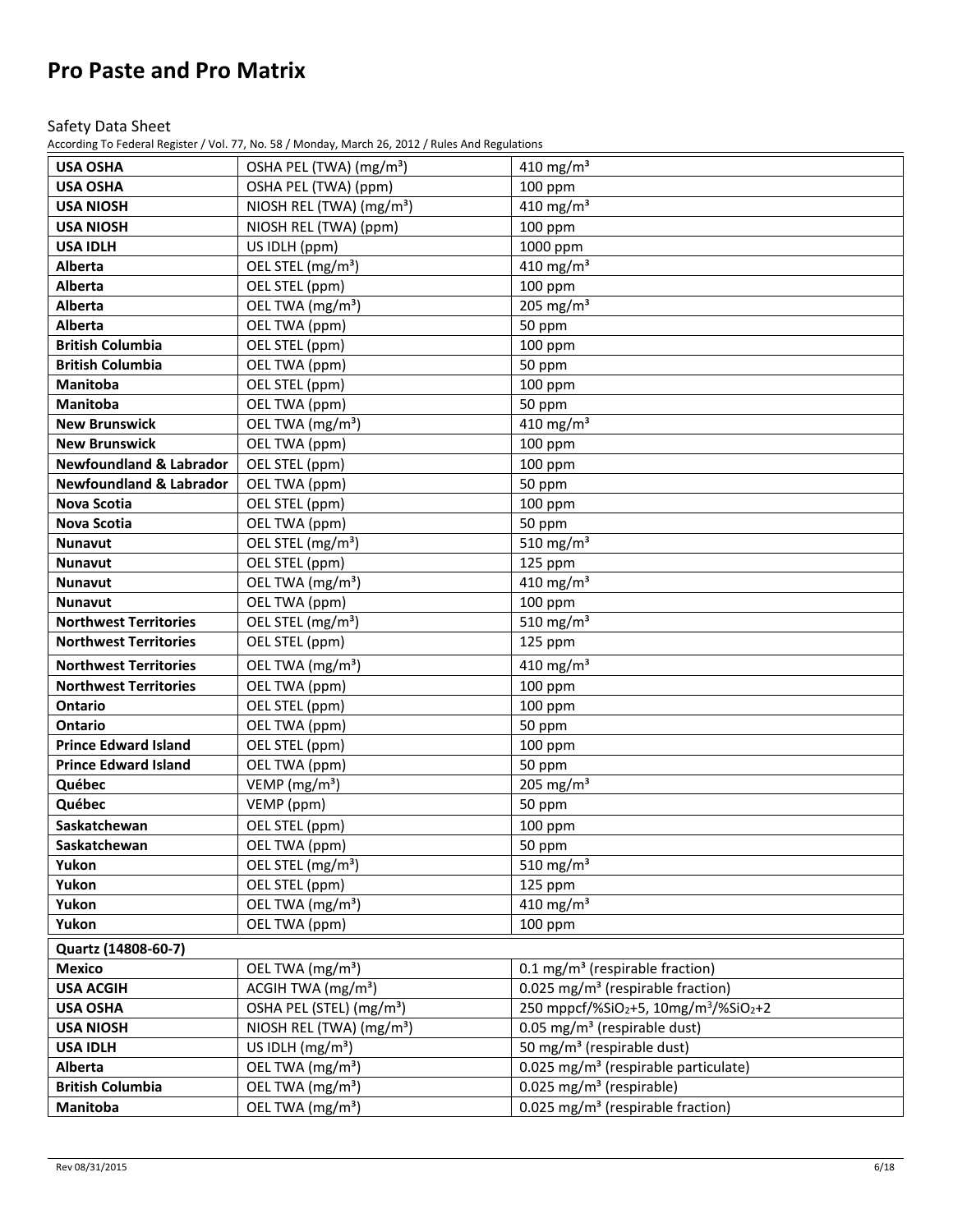### Safety Data Sheet

| <b>New Brunswick</b>               | OEL TWA (mg/m <sup>3</sup> )                                                                                                                                                                                                                                                                                       | 0.1 mg/m <sup>3</sup> (respirable fraction)                          |
|------------------------------------|--------------------------------------------------------------------------------------------------------------------------------------------------------------------------------------------------------------------------------------------------------------------------------------------------------------------|----------------------------------------------------------------------|
| <b>Newfoundland &amp; Labrador</b> | OEL TWA (mg/m <sup>3</sup> )                                                                                                                                                                                                                                                                                       | 0.025 mg/m <sup>3</sup> (respirable fraction)                        |
| Nova Scotia                        | OEL TWA (mg/m <sup>3</sup> )                                                                                                                                                                                                                                                                                       | 0.025 mg/m <sup>3</sup> (respirable fraction)                        |
| <b>Nunavut</b>                     | OEL TWA (mg/m <sup>3</sup> )                                                                                                                                                                                                                                                                                       | $0.1$ mg/m <sup>3</sup> (respirable mass)                            |
| <b>Northwest Territories</b>       | OEL TWA (mg/m <sup>3</sup> )                                                                                                                                                                                                                                                                                       | 0.1 mg/m <sup>3</sup> (respirable mass)                              |
| <b>Ontario</b>                     | OEL TWA (mg/m <sup>3</sup> )                                                                                                                                                                                                                                                                                       | 0.10 mg/m <sup>3</sup> (designated substances regulation-respirable) |
| <b>Prince Edward Island</b>        | OEL TWA (mg/m <sup>3</sup> )                                                                                                                                                                                                                                                                                       | 0.025 mg/m <sup>3</sup> (respirable fraction)                        |
| Québec                             | VEMP ( $mg/m3$ )                                                                                                                                                                                                                                                                                                   | $0.1$ mg/m <sup>3</sup> (respirable dust)                            |
| Saskatchewan                       | OEL TWA (mg/m <sup>3</sup> )                                                                                                                                                                                                                                                                                       | 0.05 mg/m <sup>3</sup> (respirable fraction)                         |
| Yukon                              | OEL TWA (mg/m <sup>3</sup> )                                                                                                                                                                                                                                                                                       | 300 particle/mL                                                      |
| Titanium dioxide (13463-67-7)      |                                                                                                                                                                                                                                                                                                                    |                                                                      |
| <b>Mexico</b>                      | OEL TWA (mg/m <sup>3</sup> )                                                                                                                                                                                                                                                                                       | $10 \text{ mg/m}^3$                                                  |
| <b>Mexico</b>                      | OEL STEL (mg/m <sup>3</sup> )                                                                                                                                                                                                                                                                                      | $20 \text{ mg/m}^3$                                                  |
| <b>USA ACGIH</b>                   | ACGIH TWA (mg/m <sup>3</sup> )                                                                                                                                                                                                                                                                                     | $10 \text{ mg/m}^3$                                                  |
| <b>USA OSHA</b>                    | OSHA PEL (TWA) (mg/m <sup>3</sup> )                                                                                                                                                                                                                                                                                | 15 mg/m <sup>3</sup> (total dust)                                    |
| <b>USA IDLH</b>                    | US IDLH $(mg/m3)$                                                                                                                                                                                                                                                                                                  | 5000 mg/m <sup>3</sup>                                               |
| <b>Alberta</b>                     | OEL TWA (mg/m <sup>3</sup> )                                                                                                                                                                                                                                                                                       | $10 \text{ mg/m}^3$                                                  |
| <b>British Columbia</b>            | OEL TWA (mg/m <sup>3</sup> )                                                                                                                                                                                                                                                                                       | 10 mg/m <sup>3</sup> (total dust)                                    |
| <b>Manitoba</b>                    | OEL TWA (mg/m <sup>3</sup> )                                                                                                                                                                                                                                                                                       | $10 \text{ mg/m}^3$                                                  |
| <b>New Brunswick</b>               | OEL TWA (mg/m <sup>3</sup> )                                                                                                                                                                                                                                                                                       | $10 \text{ mg/m}^3$                                                  |
| <b>Newfoundland &amp; Labrador</b> | OEL TWA (mg/m <sup>3</sup> )                                                                                                                                                                                                                                                                                       | $10 \text{ mg/m}^3$                                                  |
| <b>Nova Scotia</b>                 | OEL TWA (mg/m <sup>3</sup> )                                                                                                                                                                                                                                                                                       | $10 \text{ mg/m}^3$                                                  |
| <b>Nunavut</b>                     | OEL TWA (mg/m <sup>3</sup> )                                                                                                                                                                                                                                                                                       | 5 mg/m <sup>3</sup> (respirable mass)                                |
| <b>Northwest Territories</b>       | OEL TWA (mg/m <sup>3</sup> )                                                                                                                                                                                                                                                                                       | 5 mg/m <sup>3</sup> (respirable mass)                                |
| <b>Ontario</b>                     | OEL TWA (mg/m <sup>3</sup> )                                                                                                                                                                                                                                                                                       | $10 \text{ mg/m}^3$                                                  |
| <b>Prince Edward Island</b>        | OEL TWA (mg/m <sup>3</sup> )                                                                                                                                                                                                                                                                                       | $10 \text{ mg/m}^3$                                                  |
| Québec                             | VEMP ( $mg/m3$ )                                                                                                                                                                                                                                                                                                   | 10 mg/m <sup>3</sup> (containing no Asbestos and <1% Crystalline     |
|                                    |                                                                                                                                                                                                                                                                                                                    | silica-total dust)                                                   |
| Saskatchewan                       | OEL STEL (mg/m <sup>3</sup> )                                                                                                                                                                                                                                                                                      | $20 \text{ mg/m}^3$                                                  |
| Saskatchewan                       | OEL TWA (mg/m <sup>3</sup> )                                                                                                                                                                                                                                                                                       | $10 \text{ mg/m}^3$                                                  |
| Yukon                              | OEL STEL (mg/m <sup>3</sup> )                                                                                                                                                                                                                                                                                      | $20 \text{ mg/m}^3$                                                  |
| Yukon                              | OEL TWA (mg/m <sup>3</sup> )                                                                                                                                                                                                                                                                                       | 30 mppcf                                                             |
|                                    |                                                                                                                                                                                                                                                                                                                    |                                                                      |
| 1-Methyl-2-pyrrolidone (872-50-4)  | $\sqrt{2}$ $\sqrt{2}$ $\sqrt{2}$ $\sqrt{2}$ $\sqrt{2}$ $\sqrt{2}$ $\sqrt{2}$ $\sqrt{2}$ $\sqrt{2}$ $\sqrt{2}$ $\sqrt{2}$ $\sqrt{2}$ $\sqrt{2}$ $\sqrt{2}$ $\sqrt{2}$ $\sqrt{2}$ $\sqrt{2}$ $\sqrt{2}$ $\sqrt{2}$ $\sqrt{2}$ $\sqrt{2}$ $\sqrt{2}$ $\sqrt{2}$ $\sqrt{2}$ $\sqrt{2}$ $\sqrt{2}$ $\sqrt{2}$ $\sqrt{2$ | $100 \text{ m/s} - 1 \text{ m}^3$                                    |

| Ontario | OEL TWA $(mg/m3)$             | 400 mg/m <sup>3</sup> |
|---------|-------------------------------|-----------------------|
| Yukon   | OEL STEL (mg/m <sup>3</sup> ) | 500 mg/m <sup>3</sup> |
| Yukon   | OEL STEL (ppm)                | $125$ ppm             |
| Yukon   | OEL TWA (mg/m <sup>3</sup> )  | 400 mg/m <sup>3</sup> |
| Yukon   | OEL TWA (ppm)                 | $100$ ppm             |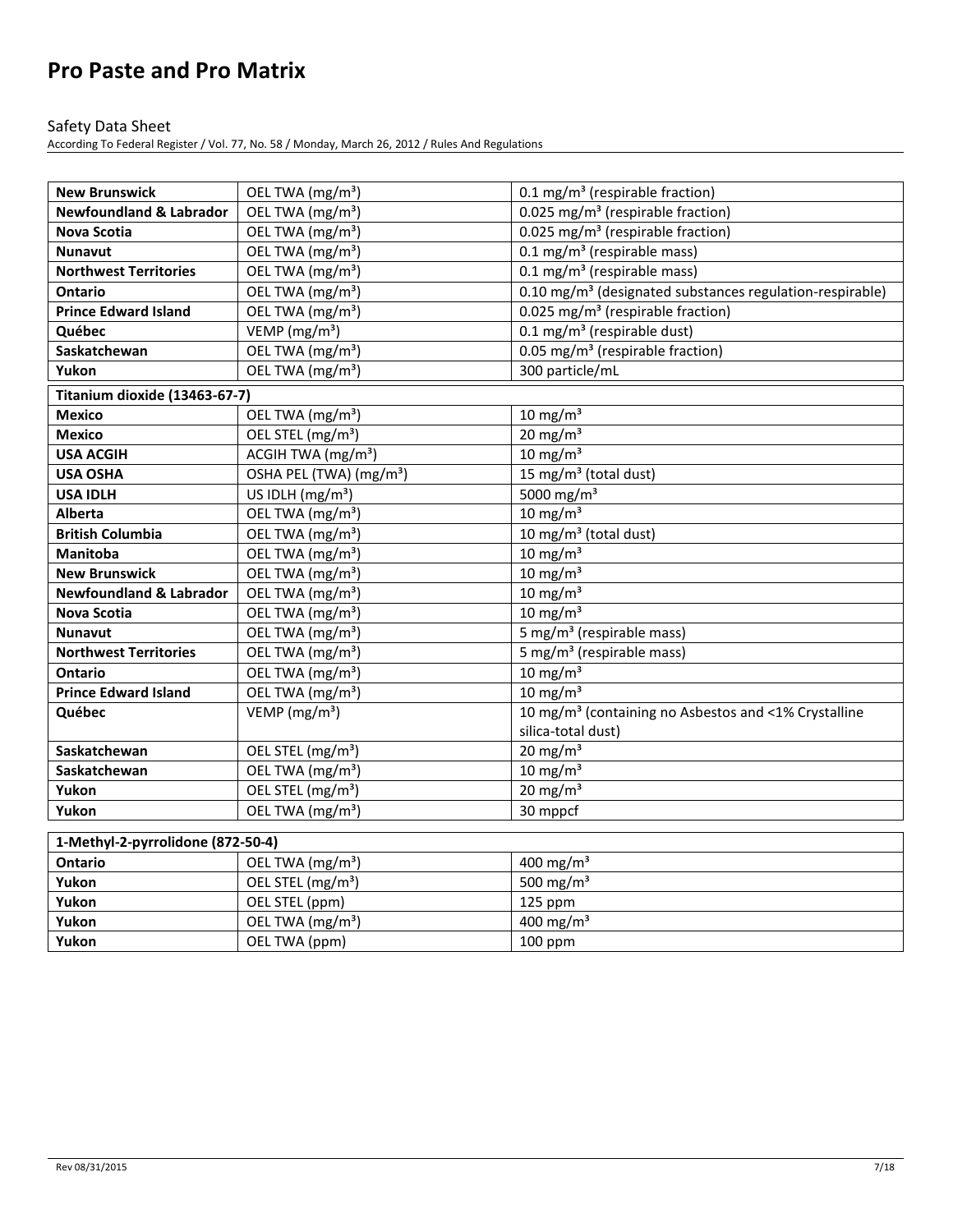#### Safety Data Sheet

According To Federal Register / Vol. 77, No. 58 / Monday, March 26, 2012 / Rules And Regulations

### **Exposure Controls**

**Appropriate Engineering Controls:** Ensure all national/local regulations are observed. Gas detectors should be used when flammable gases/vapors may be released. Proper grounding procedures to avoid static electricity should be followed. Use explosionproof equipment. Emergency eye wash fountains and safety showers should be available in the immediate vicinity of any potential exposure. Ensure adequate ventilation, especially in confined areas.

**Personal Protective Equipment:** Protective clothing. Gloves. Insufficient ventilation: wear respiratory protection. Protective goggles.



**Materials for Protective Clothing:** Chemically resistant materials and fabrics. Wear fire/flame resistant/retardant clothing.

**Hand Protection:** Wear chemically resistant protective gloves.

**Eye Protection:** Chemical goggles or safety glasses.

**Skin and Body Protection:** Wear suitable protective clothing.

**Respiratory Protection:** Use NIOSH-approved air-purifying or supplied-air respirator where airborne concentrations of vapor or mist are expected to exceed exposure limits.

**Thermal Hazard Protection:** Wear suitable protective clothing.

**Other Information:** When using, do not eat, drink or smoke.

### **SECTION 9: PHYSICAL AND CHEMICAL PROPERTIES**

# **Information on Basic Physical and Chemical Properties**

| <b>Physical State</b>                                    |           | Liguid                                                                |
|----------------------------------------------------------|-----------|-----------------------------------------------------------------------|
| Appearance                                               |           | White, pebble gray, gray, beige                                       |
| Odor                                                     |           | Methyl methacrylate, Light Floral Scent                               |
| <b>Odor Threshold</b>                                    |           | Not available                                                         |
| pH                                                       |           | Not available                                                         |
| <b>Evaporation Rate</b>                                  |           | Not available                                                         |
| <b>Melting Point</b>                                     |           | Not available                                                         |
| <b>Freezing Point</b>                                    |           | Not available                                                         |
| <b>Boiling Point</b>                                     |           | Not available                                                         |
| <b>Flash Point</b>                                       |           | 10 °C (50.00 °F)                                                      |
| <b>Auto-ignition Temperature</b>                         |           | Not available                                                         |
| <b>Decomposition Temperature</b>                         |           | Not available                                                         |
| Flammability (solid, gas)                                |           | Not available                                                         |
| <b>Lower Flammable Limit</b>                             |           | Not available                                                         |
| <b>Upper Flammable Limit</b>                             |           | Not available                                                         |
| <b>Vapor Pressure</b>                                    |           | > 1000 hPa @50°C (122°F)                                              |
| Relative Vapor Density at 20 °C                          |           | Not available                                                         |
| <b>Relative Density</b>                                  |           | Not available                                                         |
| Specific gravity / density                               |           | $0.97 - 1.4$ g/l @21°C (69.8°F)                                       |
| <b>Specific Gravity</b>                                  |           | Not available                                                         |
| Solubility                                               |           | Insoluble in water.                                                   |
| <b>Partition Coefficient: N-octanol/water</b>            |           | Not available                                                         |
| <b>Viscosity</b>                                         |           | 25-42 dPa*s @20°C (68°F)                                              |
| <b>Explosion Data - Sensitivity to Mechanical Impact</b> | $\cdot$ : | Not expected to present an explosion hazard due to mechanical impact. |
| <b>Explosion Data - Sensitivity to Static Discharge</b>  |           | Static discharge could act as an ignition source.                     |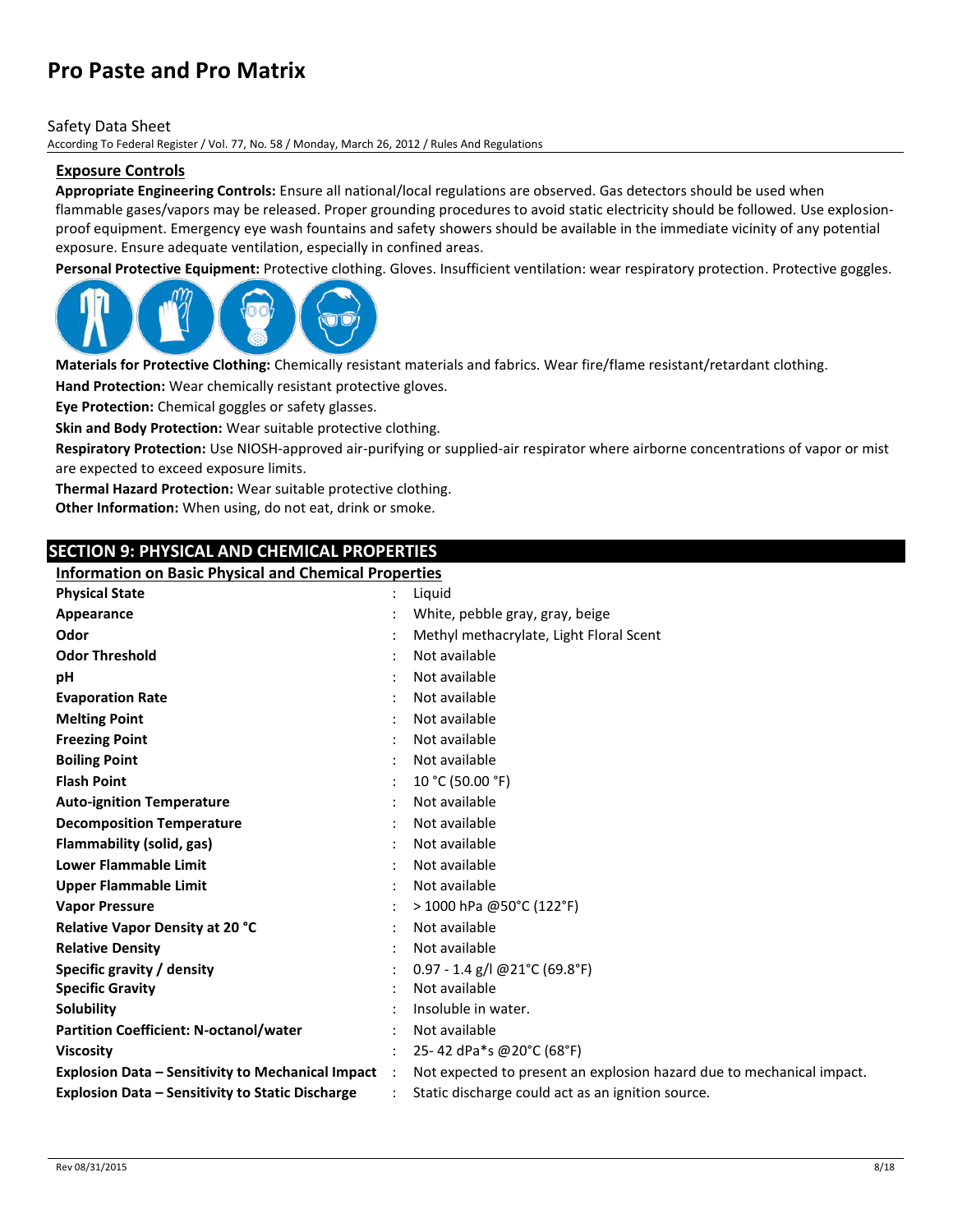Safety Data Sheet

According To Federal Register / Vol. 77, No. 58 / Monday, March 26, 2012 / Rules And Regulations

#### **SECTION 10: STABILITY AND REACTIVITY**

**Reactivity:** Product may polymerize at 60°C (>140°F), causing an exothermic reaction which may cause container damage or fire. May react with peroxides, oxidizers, and incompatibilities.

**Chemical Stability:** Highly flammable liquid and vapor. May form flammable/explosive vapor-air mixture.

**Possibility of Hazardous Reactions:** Hazardous polymerization may occur.

**Conditions to Avoid:** Direct sunlight. Extremely high or low temperatures. Heat. Ignition sources. Incompatible materials.

**Incompatible Materials:** Strong acids. Strong bases. Strong oxidizers.

**Hazardous Decomposition Products:** Carbon oxides (CO, CO2). May release flammable gases. Toxic gases. Nitrogen oxides. Hydrocarbons. Methyl methacrylate. Oxides of titanium.

### **SECTION 11: TOXICOLOGICAL INFORMATION**

**Information on Toxicological Effects - Product**

**Acute Toxicity:** Harmful if swallowed.

**LD50 and LC50 Data:**

**ProPaste, Pro Matrix**

| <b>ATE US</b><br>loral | $\overline{\phantom{a}}$<br>740<br>weigh<br>7 K.<br>noav<br>mg/<br>ּ״<br>___ |
|------------------------|------------------------------------------------------------------------------|
|                        |                                                                              |

**Skin Corrosion/Irritation:** Causes skin irritation.

**Serious Eye Damage/Irritation:** Causes serious eye irritation.

**Respiratory or Skin Sensitization:** May cause allergy or asthma symptoms or breathing difficulties if inhaled. May cause an allergic skin reaction.

**Germ Cell Mutagenicity:** May cause genetic defects.

**Teratogenicity:** Not available

**Carcinogenicity:** May cause cancer.

**Specific Target Organ Toxicity (Repeated Exposure):** Not classified

**Reproductive Toxicity:** May damage fertility or the unborn child.

**Specific Target Organ Toxicity (Single Exposure):** May cause respiratory irritation. May cause drowsiness or dizziness.

**Aspiration Hazard:** Not classified

**Symptoms/Injuries After Inhalation:** May cause respiratory irritation. Exposure may produce an allergic reaction. May cause drowsiness or dizziness.

**Symptoms/Injuries After Skin Contact:** Causes skin irritation. May cause an allergic skin reaction.

**Symptoms/Injuries After Eye Contact:** Causes eye irritation.

**Symptoms/Injuries After Ingestion:** Swallowing a small quantity of this material will result in serious health hazard.

**Chronic Symptoms:** May damage fertility. May damage the unborn child. May cause heritable genetic damage. May cause cancer.

### **Information on Toxicological Effects - Ingredient(s)**

**LD50 and LC50 Data:**

| Methyl methacrylate (80-62-6)    |                |
|----------------------------------|----------------|
| LD50 Oral Rat                    | 7900 mg/kg     |
| <b>LC50 Inhalation Rat</b>       | 4632 ppm/4h    |
| 2-Ethylhexyl acrylate (103-11-7) |                |
| LD50 Oral Rat                    | 4435 mg/kg     |
| <b>LD50 Dermal Rabbit</b>        | 7522 mg/kg     |
|                                  |                |
| Quartz (14808-60-7)              |                |
| LD50 Oral Rat                    | > 5000 mg/kg   |
| <b>LD50 Dermal Rat</b>           | > 5000 mg/kg   |
| Titanium dioxide (13463-67-7)    |                |
| <b>LD50 Oral Rat</b>             | $>10000$ mg/kg |
|                                  |                |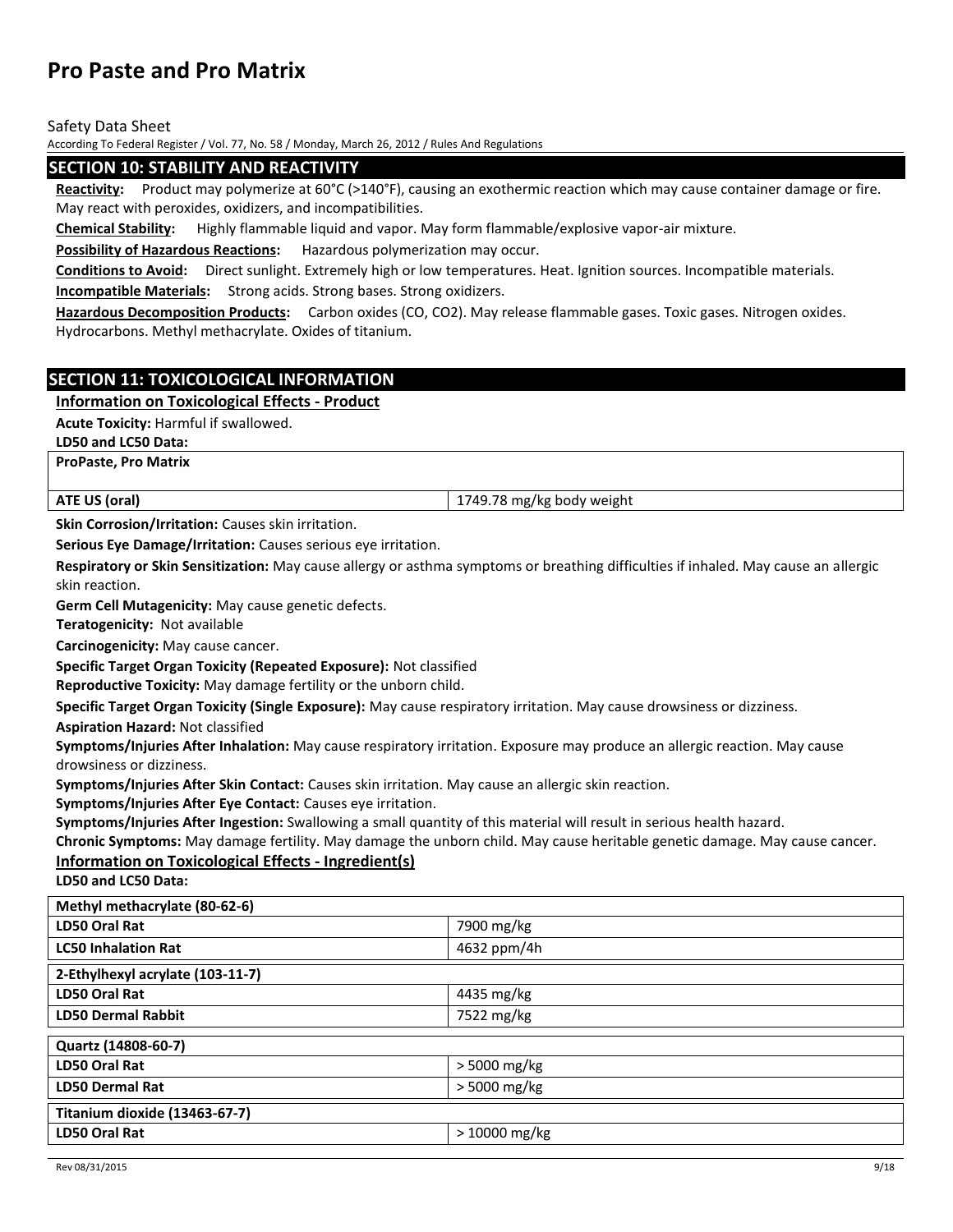Safety Data Sheet

According To Federal Register / Vol. 77, No. 58 / Monday, March 26, 2012 / Rules And Regulations

| 1-Methyl-2-pyrrolidone (872-50-4)                        |                          |  |
|----------------------------------------------------------|--------------------------|--|
| LD50 Oral Rat                                            | 4150 mg/kg               |  |
| <b>LD50 Dermal Rabbit</b>                                | > 5000 mg/kg             |  |
| <b>LC50 Inhalation Rat</b>                               | 5.1 mg/l/4h              |  |
| Naphtha, petroleum, hydrodesulfurized heavy (64742-82-1) |                          |  |
| LD50 Oral Rat                                            | > 5000 mg/kg             |  |
| <b>LD50 Dermal Rabbit</b>                                | $>3160$ mg/kg            |  |
| Solvent naphtha, petroleum, light aromatic (64742-95-6)  |                          |  |
|                                                          |                          |  |
| <b>LD50 Dermal Rabbit</b>                                | > 2000 mg/kg             |  |
| <b>LC50 Inhalation Rat</b>                               | 3400 ppm/4h              |  |
| ATE US (gases)                                           | 3,400.00 ppmV/4h         |  |
| Methyl methacrylate (80-62-6)                            |                          |  |
| <b>IARC Group</b>                                        | $\overline{3}$           |  |
| 2-Ethylhexyl acrylate (103-11-7)                         |                          |  |
| <b>IARC Group</b>                                        | 3                        |  |
| Quartz (14808-60-7)                                      |                          |  |
| <b>IARC Group</b>                                        | $\mathbf{1}$             |  |
| <b>National Toxicity Program (NTP) Status</b>            | Known Human Carcinogens. |  |
| Titanium dioxide (13463-67-7)                            |                          |  |
| <b>IARC Group</b>                                        | 2B                       |  |
|                                                          |                          |  |

# **SECTION 12: ECOLOGICAL INFORMATION**

**Toxicity** 

**Ecology - General:** Harmful to aquatic life with long lasting effects.

| Methyl methacrylate (80-62-6)    |                                                                                    |
|----------------------------------|------------------------------------------------------------------------------------|
| LC50 Fish 1                      | 243 - 275 mg/l (Exposure time: 96 h - Species: Pimephales promelas [flow-through]) |
| EC50 Daphnia 1                   | 69 mg/l (Exposure time: 48 h - Species: Daphnia magna)                             |
| <b>LC 50 Fish 2</b>              | 125.5 - 190.7 mg/l (Exposure time: 96 h - Species: Pimephales promelas [static])   |
| 2-Ethylhexyl acrylate (103-11-7) |                                                                                    |
| <b>EC50 Daphnia 1</b>            | 17.45 mg/l (Exposure time: 48 h - Species: Daphnia magna)                          |
|                                  |                                                                                    |

| 1-Methyl-2-pyrrolidone (872-50-4)                       |                                                                         |  |
|---------------------------------------------------------|-------------------------------------------------------------------------|--|
| LC50 Fish 1                                             | 832 mg/l (Exposure time: 96 h - Species: Lepomis macrochirus [static])  |  |
| EC50 Daphnia 1                                          | 4897 mg/l (Exposure time: 48 h - Species: Daphnia magna)                |  |
| <b>LC 50 Fish 2</b>                                     | 1072 mg/l (Exposure time: 96 h - Species: Pimephales promelas [static]) |  |
| Solvent naphtha, petroleum, light aromatic (64742-95-6) |                                                                         |  |
| .                                                       | $\cdots$<br>$\sim$ $\sim$ $\sim$                                        |  |

| LC50 Fish 1    | 9.22 mg/l (Exposure time: 96 h - Species: Oncorhynchus mykiss) |
|----------------|----------------------------------------------------------------|
| EC50 Daphnia 1 | 6.14 mg/l (Exposure time: 48 h - Species: Daphnia magna)       |

# **Persistence and Degradability** Not available

| <b>Bioaccumulative Potential</b> |                  |  |
|----------------------------------|------------------|--|
| ProPaste, Pro Matrix             |                  |  |
|                                  |                  |  |
| <b>Bioaccumulative Potential</b> | Not established. |  |
| Methyl methacrylate (80-62-6)    |                  |  |
| Log Pow                          | 0.7              |  |
|                                  |                  |  |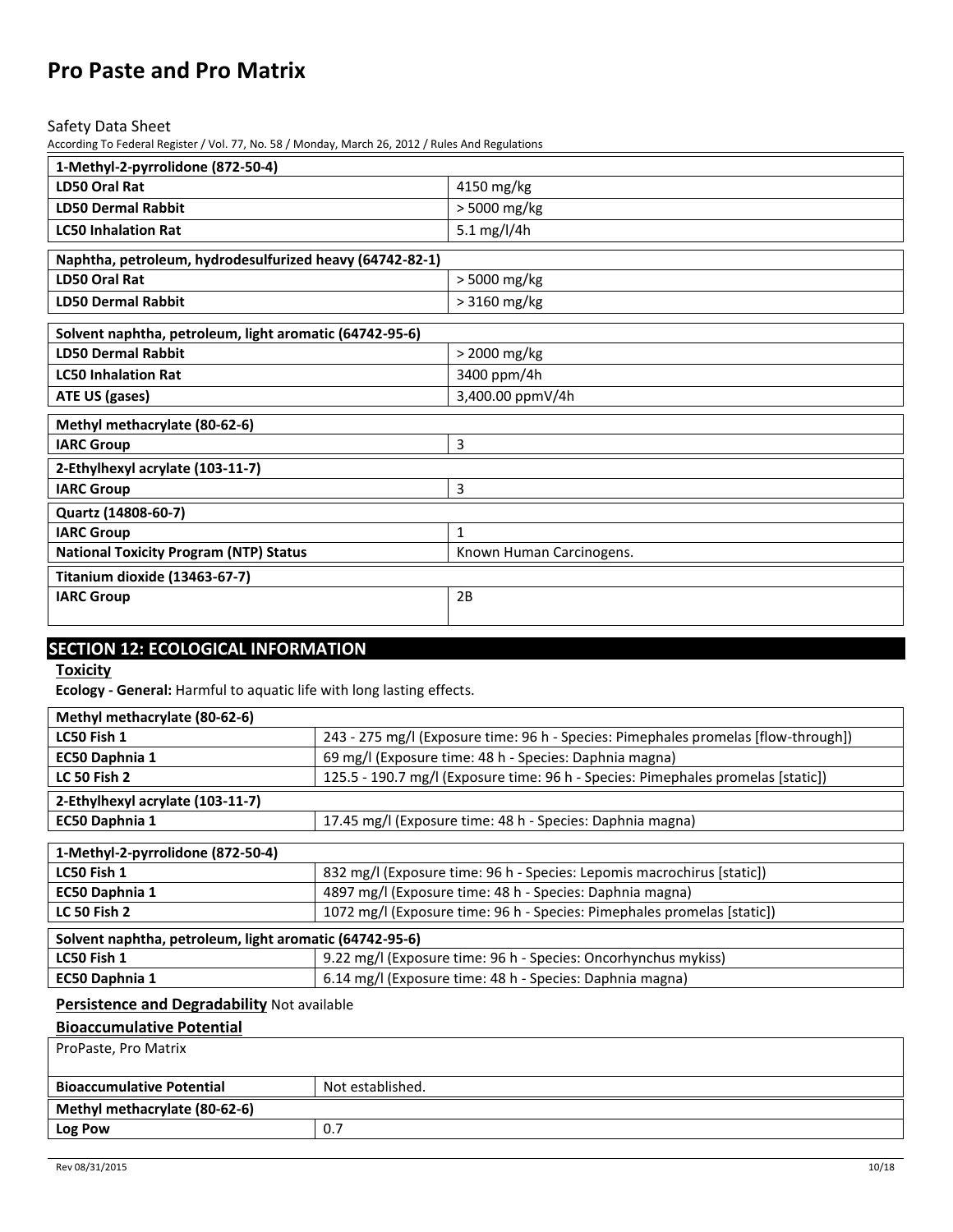#### Safety Data Sheet

According To Federal Register / Vol. 77, No. 58 / Monday, March 26, 2012 / Rules And Regulations

| 2-Ethylhexyl acrylate (103-11-7)      |                    |  |
|---------------------------------------|--------------------|--|
| 4.64 (at 25 °C)<br>Log Pow            |                    |  |
| 1-Methyl-2-pyrrolidone (872-50-4)     |                    |  |
| Log Pow                               | $-0.46$ (at 25 °C) |  |
| <b>Mobility in Soil Not available</b> |                    |  |

# **Other Adverse Effects**

**Other Information:** Avoid release to the environment.

# **SECTION 13: DISPOSAL CONSIDERATIONS**

**Waste Disposal Recommendations:** Dispose of waste material in accordance with all local, regional, national, provincial, territorial and international regulations.

**Additional Information:** Handle empty containers with care because residual vapors are flammable.

# **SECTION 14: TRANSPORT INFORMATION**

| In Accordance with DOT       |                              |
|------------------------------|------------------------------|
| <b>Proper Shipping Name</b>  | $:$ PAINT                    |
| <b>Hazard Class</b>          | 3                            |
| <b>Identification Number</b> | $:$ UN1263                   |
| <b>Label Codes</b>           | : 3                          |
| <b>Packing Group</b>         | : II                         |
| <b>ERG Number</b>            | : 128                        |
| In Accordance with IMDG      |                              |
| <b>Proper Shipping Name</b>  | $:$ PAINT                    |
| <b>Hazard Class</b>          | 3                            |
| <b>Identification Number</b> | : UN1263                     |
| <b>Packing Group</b>         | $\pm$ 11                     |
| <b>Label Codes</b>           | 3                            |
| EmS-No. (Fire)               | $: F-E$                      |
| EmS-No. (Spillage)           | $: S-E$                      |
| In Accordance with IATA      |                              |
| <b>Proper Shipping Name</b>  | $:$ PAINT                    |
| <b>Packing Group</b>         | : II                         |
| <b>Identification Number</b> | : UN1263                     |
| <b>Hazard Class</b>          | : 3                          |
| <b>Label Codes</b>           | : 3                          |
| <b>ERG Code (IATA)</b>       | 3L                           |
| In Accordance with TDG       |                              |
| <b>Proper Shipping Name</b>  | $:$ PAINT                    |
| <b>Packing Group</b>         | $\mathbf{H}$<br>$\mathbf{r}$ |
| <b>Hazard Class</b>          | : 3                          |
| <b>Identification Number</b> | : UN1263                     |
| <b>Label Codes</b>           | 3<br>$\mathbf{r}$            |
|                              |                              |





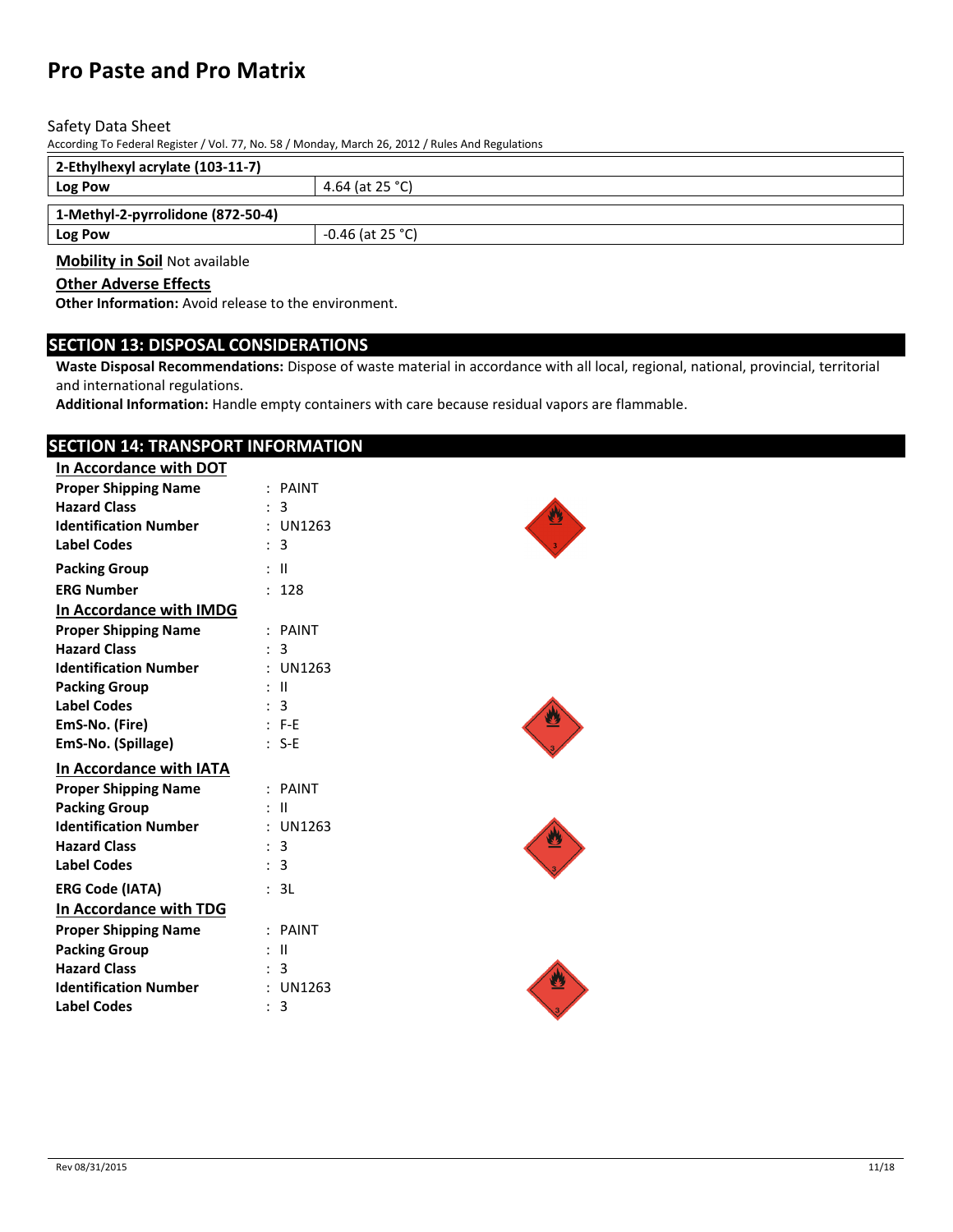# Safety Data Sheet

| <b>SECTION 15: REGULATORY INFORMATION</b>                                                                                 |                                                                       |  |
|---------------------------------------------------------------------------------------------------------------------------|-----------------------------------------------------------------------|--|
| <b>US Federal Regulations</b>                                                                                             |                                                                       |  |
| <b>ProPaste, Pro Matrix</b>                                                                                               |                                                                       |  |
|                                                                                                                           |                                                                       |  |
| SARA Section 311/312 Hazard Classes                                                                                       | Fire hazard                                                           |  |
|                                                                                                                           | Immediate (acute) health hazard                                       |  |
|                                                                                                                           | Delayed (chronic) health hazard                                       |  |
| 2-Propanol, 1,1'-[(4-methylphenyl)imino]bis- (38668-48-3)                                                                 |                                                                       |  |
| Listed on the United States TSCA (Toxic Substances Control Act) inventory                                                 |                                                                       |  |
| Methyl methacrylate (80-62-6)                                                                                             |                                                                       |  |
| Listed on the United States TSCA (Toxic Substances Control Act) inventory                                                 |                                                                       |  |
| Listed on United States SARA Section 313                                                                                  |                                                                       |  |
| <b>SARA Section 313 - Emission Reporting</b>                                                                              | 1.0%                                                                  |  |
| 2-Ethylhexyl acrylate (103-11-7)                                                                                          |                                                                       |  |
| Listed on the United States TSCA (Toxic Substances Control Act) inventory                                                 |                                                                       |  |
|                                                                                                                           |                                                                       |  |
| Quartz (14808-60-7)                                                                                                       |                                                                       |  |
| Listed on the United States TSCA (Toxic Substances Control Act) inventory                                                 |                                                                       |  |
| Titanium dioxide (13463-67-7)                                                                                             |                                                                       |  |
| Listed on the United States TSCA (Toxic Substances Control Act) inventory                                                 |                                                                       |  |
| 1-Methyl-2-pyrrolidone (872-50-4)                                                                                         |                                                                       |  |
| Listed on the United States TSCA (Toxic Substances Control Act) inventory                                                 |                                                                       |  |
| Listed on United States SARA Section 313                                                                                  |                                                                       |  |
| <b>EPA TSCA Regulatory Flag</b>                                                                                           | T - T - indicates a substance that is the subject of a Section 4 test |  |
|                                                                                                                           | rule under TSCA.                                                      |  |
| <b>SARA Section 313 - Emission Reporting</b>                                                                              | 1.0%                                                                  |  |
| Naphtha, petroleum, hydrodesulfurized heavy (64742-82-1)                                                                  |                                                                       |  |
| Listed on the United States TSCA (Toxic Substances Control Act) inventory                                                 |                                                                       |  |
|                                                                                                                           |                                                                       |  |
| Solvent naphtha, petroleum, light aromatic (64742-95-6)                                                                   |                                                                       |  |
| Listed on the United States TSCA (Toxic Substances Control Act) inventory                                                 |                                                                       |  |
| <b>US State Regulations</b>                                                                                               |                                                                       |  |
| Quartz (14808-60-7)                                                                                                       |                                                                       |  |
| U.S. - California - Proposition 65 - Carcinogens List                                                                     | WARNING: This product contains chemicals known to the State of        |  |
|                                                                                                                           | California to cause cancer.                                           |  |
| Titanium dioxide (13463-67-7)                                                                                             |                                                                       |  |
| U.S. - California - Proposition 65 - Carcinogens List                                                                     | WARNING: This product contains chemicals known to the State of        |  |
|                                                                                                                           | California to cause cancer.                                           |  |
| 1-Methyl-2-pyrrolidone (872-50-4)                                                                                         |                                                                       |  |
| U.S. - California - Proposition 65 - Developmental Toxicity                                                               | WARNING: This product contains chemicals known to the State of        |  |
|                                                                                                                           | California to cause birth defects.                                    |  |
| Methyl methacrylate (80-62-6)                                                                                             |                                                                       |  |
| U.S. - California - Toxic Air Contaminant List (AB 1807, AB 2728)                                                         |                                                                       |  |
| U.S. - Colorado - Hazardous Wastes - Discarded Chemical Products, Off-Specification Species, Container and Spill Residues |                                                                       |  |
| U.S. - Connecticut - Hazardous Air Pollutants - HLVs (30 min)                                                             |                                                                       |  |
| U.S. - Connecticut - Hazardous Air Pollutants - HLVs (8 hr)                                                               |                                                                       |  |
| U.S. - Delaware - Pollutant Discharge Requirements - Reportable Quantities                                                |                                                                       |  |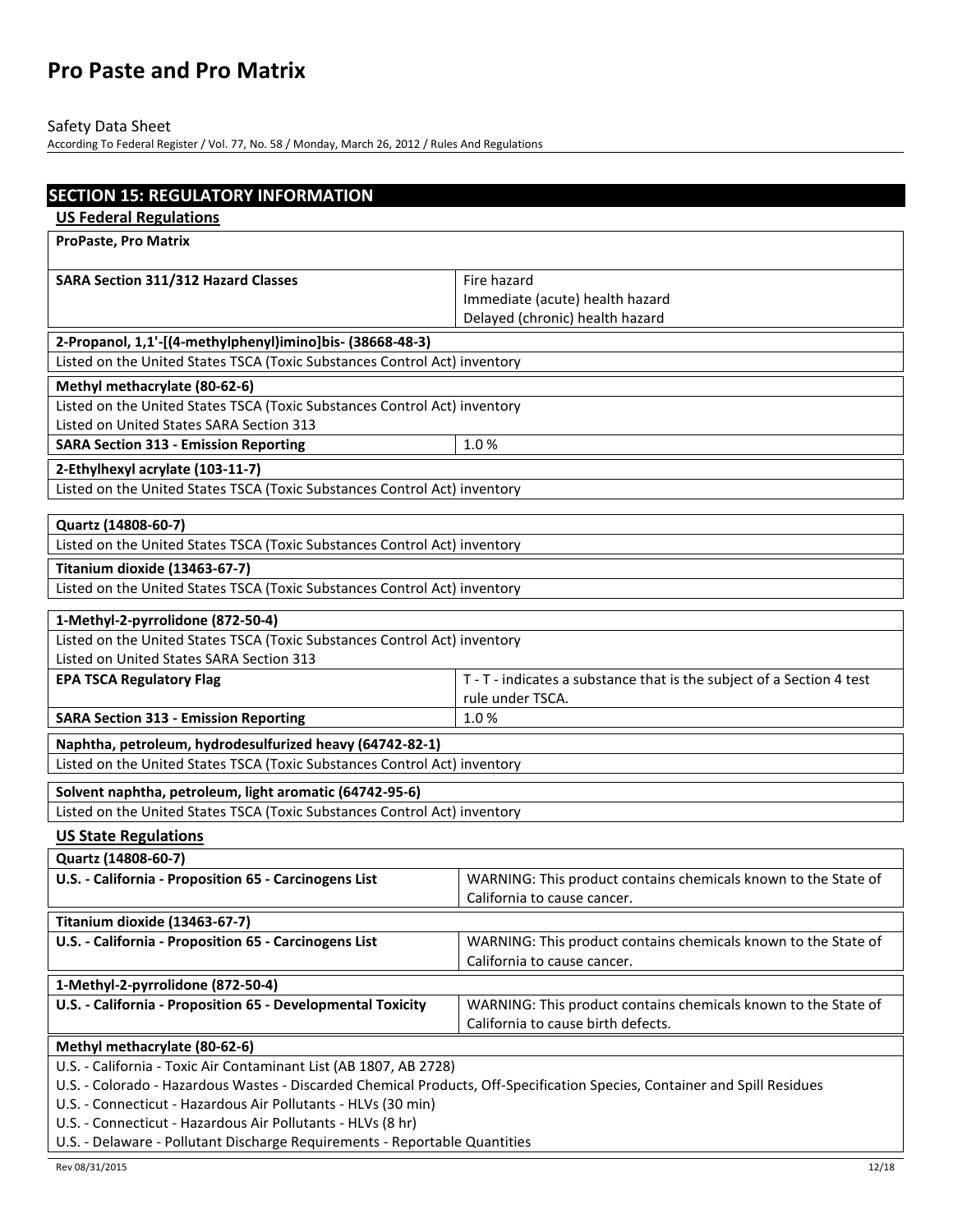Safety Data Sheet

According To Federal Register / Vol. 77, No. 58 / Monday, March 26, 2012 / Rules And Regulations U.S. - Idaho - Non-Carcinogenic Toxic Air Pollutants - Acceptable Ambient Concentrations U.S. - Idaho - Non-Carcinogenic Toxic Air Pollutants - Emission Levels (ELs) U.S. - Idaho - Occupational Exposure Limits - TWAs U.S. - Illinois - Toxic Air Contaminants U.S. - Louisiana - Reportable Quantity List for Pollutants U.S. - Maine - Air Pollutants - Hazardous Air Pollutants U.S. - Massachusetts - Allowable Ambient Limits (AALs) U.S. - Massachusetts - Allowable Threshold Concentrations (ATCs) U.S. - Massachusetts - Oil & Hazardous Material List - Groundwater Reportable Concentration - Reporting Category 1 U.S. - Massachusetts - Oil & Hazardous Material List - Groundwater Reportable Concentration - Reporting Category 2 U.S. - Massachusetts - Oil & Hazardous Material List - Reportable Quantity U.S. - Massachusetts - Oil & Hazardous Material List - Soil Reportable Concentration - Reporting Category 1 U.S. - Massachusetts - Oil & Hazardous Material List - Soil Reportable Concentration - Reporting Category 2 RTK - U.S. - Massachusetts - Right To Know List U.S. - Massachusetts - Threshold Effects Exposure Limits (TELs) U.S. - Massachusetts - Toxics Use Reduction Act U.S. - Michigan - Occupational Exposure Limits - TWAs U.S. - Michigan - Polluting Materials List U.S. - Minnesota - Chemicals of High Concern U.S. - Minnesota - Hazardous Substance List U.S. - Minnesota - Permissible Exposure Limits - TWAs U.S. - New Hampshire - Regulated Toxic Air Pollutants - Ambient Air Levels (AALs) - 24-Hour U.S. - New Hampshire - Regulated Toxic Air Pollutants - Ambient Air Levels (AALs) - Annual U.S. - New Jersey - Discharge Prevention - List of Hazardous Substances U.S. - New Jersey - Environmental Hazardous Substances List RTK - U.S. - New Jersey - Right to Know Hazardous Substance List U.S. - New Jersey - Special Health Hazards Substances List U.S. - New York - Occupational Exposure Limits - TWAs U.S. - New York - Reporting of Releases Part 597 - List of Hazardous Substances U.S. - North Dakota - Air Pollutants - Guideline Concentrations - 1-Hour U.S. - North Dakota - Air Pollutants - Guideline Concentrations - 8-Hour U.S. - North Dakota - Hazardous Wastes - Discarded Chemical Products, Off-Specification Species, Container and Spill Residues U.S. - Oregon - Permissible Exposure Limits - TWAs RTK - U.S. - Pennsylvania - RTK (Right to Know) - Environmental Hazard List RTK - U.S. - Pennsylvania - RTK (Right to Know) List U.S. - Rhode Island - Air Toxics - Acceptable Ambient Levels - 24-Hour U.S. - South Carolina - Toxic Air Pollutants - Maximum Allowable Concentrations U.S. - South Carolina - Toxic Air Pollutants - Pollutant Categories U.S. - Tennessee - Occupational Exposure Limits - TWAs U.S. - Texas - Effects Screening Levels - Long Term U.S. - Texas - Effects Screening Levels - Short Term U.S. - Vermont - Hazardous Waste - Hazardous Constituents U.S. - Vermont - Permissible Exposure Limits - TWAs U.S. - Washington - Dangerous Waste - Dangerous Waste Constituents List U.S. - Washington - Dangerous Waste - Discarded Chemical Products List U.S. - Washington - Permissible Exposure Limits - STELs U.S. - Washington - Permissible Exposure Limits - TWAs U.S. - Wisconsin - Hazardous Air Contaminants - All Sources - Emissions From Stack Heights 25 Feet to Less Than 40 Feet U.S. - Wisconsin - Hazardous Air Contaminants - All Sources - Emissions From Stack Heights 40 Feet to Less Than 75 Feet U.S. - Wisconsin - Hazardous Air Contaminants - All Sources - Emissions From Stack Heights 75 Feet or Greater U.S. - Wisconsin - Hazardous Air Contaminants - All Sources - Emissions From Stack Heights Less Than 25 Feet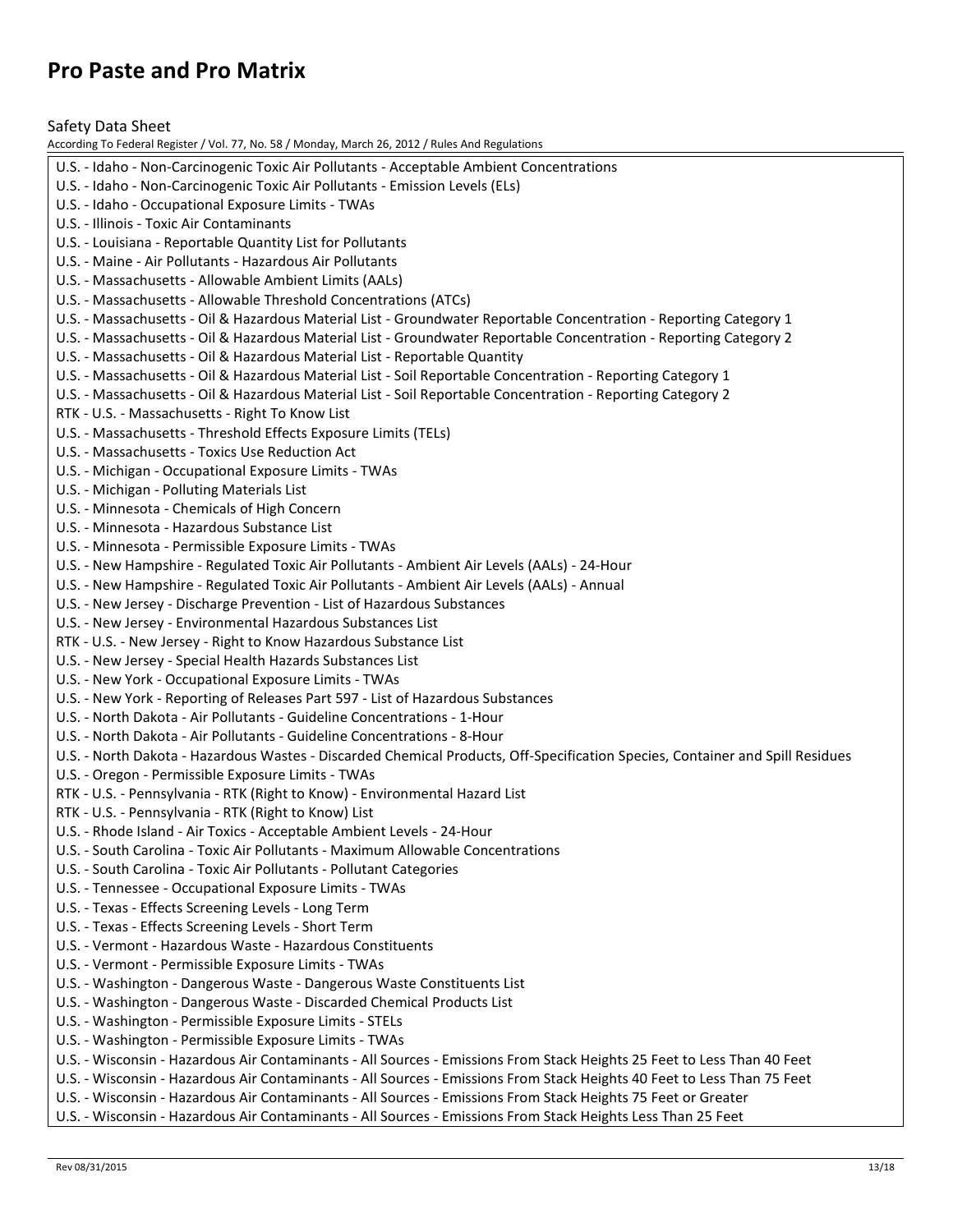### Safety Data Sheet

| 2-Ethylhexyl acrylate (103-11-7)                                                                                   |  |  |
|--------------------------------------------------------------------------------------------------------------------|--|--|
| U.S. - Massachusetts - Oil & Hazardous Material List - Groundwater Reportable Concentration - Reporting Category 1 |  |  |
| U.S. - Massachusetts - Oil & Hazardous Material List - Groundwater Reportable Concentration - Reporting Category 2 |  |  |
| U.S. - Massachusetts - Oil & Hazardous Material List - Reportable Quantity                                         |  |  |
| U.S. - Massachusetts - Oil & Hazardous Material List - Soil Reportable Concentration - Reporting Category 1        |  |  |
| U.S. - Massachusetts - Oil & Hazardous Material List - Soil Reportable Concentration - Reporting Category 2        |  |  |
| RTK - U.S. - Massachusetts - Right To Know List                                                                    |  |  |
| RTK - U.S. - New Jersey - Right to Know Hazardous Substance List                                                   |  |  |
| U.S. - New Jersey - Special Health Hazards Substances List                                                         |  |  |
| RTK - U.S. - Pennsylvania - RTK (Right to Know) List                                                               |  |  |
| U.S. - Texas - Effects Screening Levels - Long Term                                                                |  |  |
| U.S. - Texas - Effects Screening Levels - Short Term                                                               |  |  |
|                                                                                                                    |  |  |
| Quartz (14808-60-7)                                                                                                |  |  |
| U.S. - Idaho - Non-Carcinogenic Toxic Air Pollutants - Acceptable Ambient Concentrations                           |  |  |
| U.S. - Idaho - Non-Carcinogenic Toxic Air Pollutants - Emission Levels (ELs)                                       |  |  |
| U.S. - Idaho - Occupational Exposure Limits - Mineral Dusts                                                        |  |  |
| U.S. - Illinois - Toxic Air Contaminant Carcinogens                                                                |  |  |
| U.S. - Illinois - Toxic Air Contaminants                                                                           |  |  |
| U.S. - Maine - Chemicals of High Concern                                                                           |  |  |
| RTK - U.S. - Massachusetts - Right To Know List                                                                    |  |  |
| U.S. - Michigan - Occupational Exposure Limits - TWAs                                                              |  |  |
| U.S. - Minnesota - Chemicals of High Concern                                                                       |  |  |
| U.S. - Minnesota - Hazardous Substance List                                                                        |  |  |
| U.S. - Minnesota - Permissible Exposure Limits - TWAs                                                              |  |  |
| U.S. - New Hampshire - Regulated Toxic Air Pollutants - Ambient Air Levels (AALs) - 24-Hour                        |  |  |
| U.S. - New Hampshire - Regulated Toxic Air Pollutants - Ambient Air Levels (AALs) - Annual                         |  |  |
| RTK - U.S. - New Jersey - Right to Know Hazardous Substance List                                                   |  |  |
| U.S. - New Jersey - Special Health Hazards Substances List                                                         |  |  |
| U.S. - New York - Occupational Exposure Limits - Mineral Dusts                                                     |  |  |
| U.S. - New York - Occupational Exposure Limits - TWAs                                                              |  |  |
| U.S. - Oregon - Permissible Exposure Limits - Mineral Dusts                                                        |  |  |
| RTK - U.S. - Pennsylvania - RTK (Right to Know) List                                                               |  |  |
| U.S. - Tennessee - Occupational Exposure Limits - TWAs                                                             |  |  |
| U.S. - Texas - Effects Screening Levels - Long Term                                                                |  |  |
| U.S. - Texas - Effects Screening Levels - Short Term                                                               |  |  |
| U.S. - Vermont - Permissible Exposure Limits - TWAs                                                                |  |  |
| U.S. - Washington - Permissible Exposure Limits - STELs                                                            |  |  |
| U.S. - Washington - Permissible Exposure Limits - TWAs                                                             |  |  |
| Titanium dioxide (13463-67-7)                                                                                      |  |  |
| U.S. - Connecticut - Hazardous Air Pollutants - HLVs (30 min)                                                      |  |  |
| U.S. - Connecticut - Hazardous Air Pollutants - HLVs (8 hr)                                                        |  |  |
| U.S. - Idaho - Occupational Exposure Limits - TWAs                                                                 |  |  |
| U.S. - Illinois - Toxic Air Contaminant Carcinogens                                                                |  |  |
|                                                                                                                    |  |  |
| RTK - U.S. - Massachusetts - Right To Know List                                                                    |  |  |
| U.S. - Michigan - Occupational Exposure Limits - TWAs                                                              |  |  |
| U.S. - Minnesota - Chemicals of High Concern                                                                       |  |  |
| U.S. - Minnesota - Hazardous Substance List                                                                        |  |  |
| U.S. - Minnesota - Permissible Exposure Limits - TWAs                                                              |  |  |
| U.S. - New Hampshire - Regulated Toxic Air Pollutants - Ambient Air Levels (AALs) - 24-Hour                        |  |  |
| U.S. - New Hampshire - Regulated Toxic Air Pollutants - Ambient Air Levels (AALs) - Annual                         |  |  |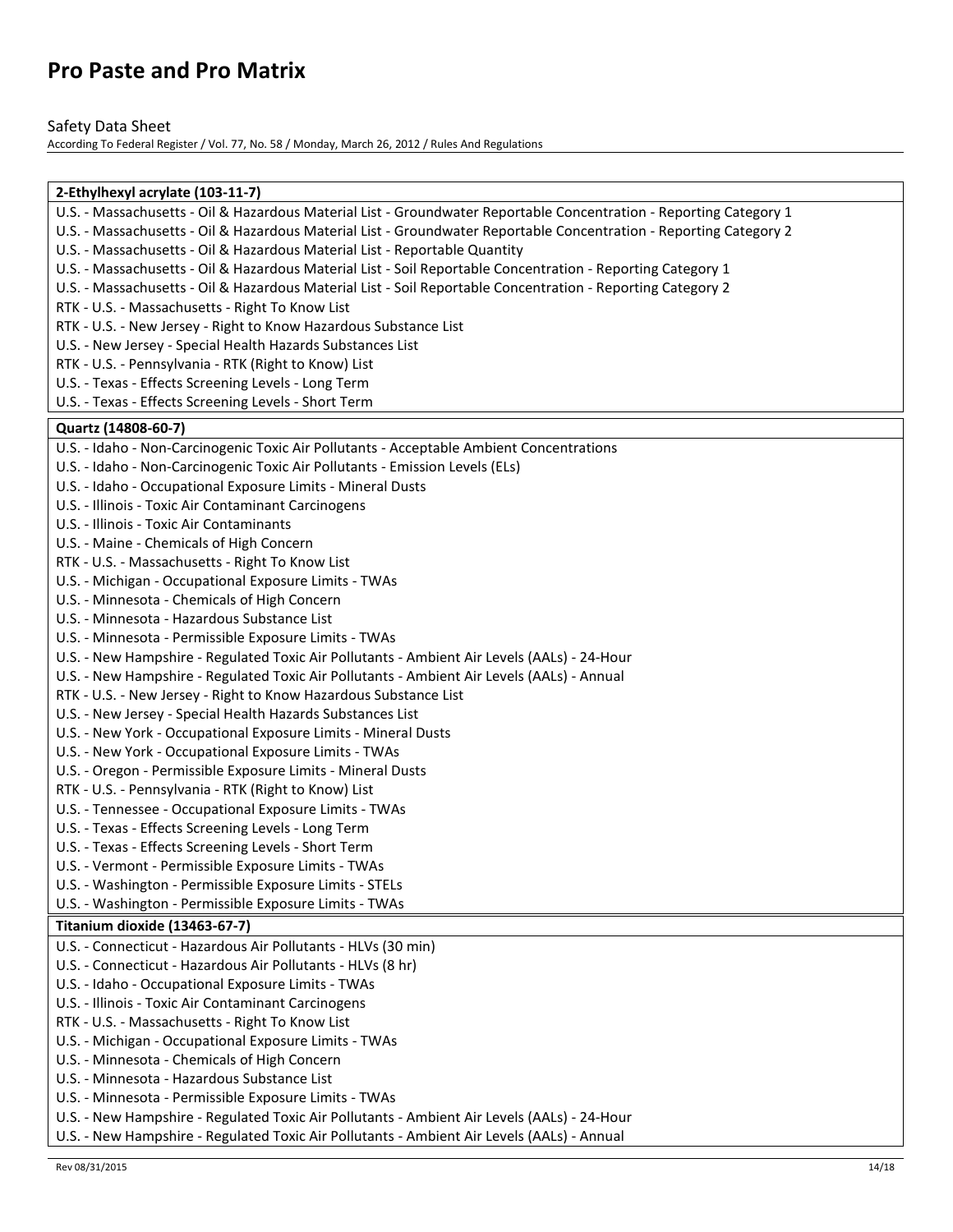Safety Data Sheet

| According To Federal Register / Vol. 77, No. 58 / Monday, March 26, 2012 / Rules And Regulations |  |  |
|--------------------------------------------------------------------------------------------------|--|--|
| RTK - U.S. - New Jersey - Right to Know Hazardous Substance List                                 |  |  |
| U.S. - New York - Occupational Exposure Limits - TWAs                                            |  |  |
| U.S. - North Dakota - Air Pollutants - Guideline Concentrations - 8-Hour                         |  |  |
| U.S. - Oregon - Permissible Exposure Limits - TWAs                                               |  |  |
| RTK - U.S. - Pennsylvania - RTK (Right to Know) List                                             |  |  |
| U.S. - Tennessee - Occupational Exposure Limits - TWAs                                           |  |  |
| U.S. - Texas - Effects Screening Levels - Long Term                                              |  |  |
| U.S. - Texas - Effects Screening Levels - Short Term                                             |  |  |
| U.S. - Vermont - Permissible Exposure Limits - TWAs                                              |  |  |
| U.S. - Washington - Permissible Exposure Limits - STELs                                          |  |  |
| U.S. - Washington - Permissible Exposure Limits - TWAs                                           |  |  |
| 1-Methyl-2-pyrrolidone (872-50-4)                                                                |  |  |
| U.S. - California - Proposition 65 - Maximum Allowable Dose Levels (MADL)                        |  |  |
| U.S. - Delaware - Pollutant Discharge Requirements - Reportable Quantities                       |  |  |
| U.S. - Maine - Chemicals of High Concern                                                         |  |  |
| RTK - U.S. - Massachusetts - Right To Know List                                                  |  |  |
| U.S. - Massachusetts - Toxics Use Reduction Act                                                  |  |  |
| U.S. - Minnesota - Chemicals of High Concern                                                     |  |  |
| U.S. - New Hampshire - Regulated Toxic Air Pollutants - Ambient Air Levels (AALs) - 24-Hour      |  |  |
| U.S. - New Hampshire - Regulated Toxic Air Pollutants - Ambient Air Levels (AALs) - Annual       |  |  |
| U.S. - New Jersey - Discharge Prevention - List of Hazardous Substances                          |  |  |
| U.S. - New Jersey - Environmental Hazardous Substances List                                      |  |  |
| RTK - U.S. - New Jersey - Right to Know Hazardous Substance List                                 |  |  |
| U.S. - New Jersey - Special Health Hazards Substances List                                       |  |  |
| RTK - U.S. - Pennsylvania - RTK (Right to Know) List                                             |  |  |
| U.S. - Texas - Effects Screening Levels - Long Term                                              |  |  |
| U.S. - Texas - Effects Screening Levels - Short Term                                             |  |  |
| Naphtha, petroleum, hydrodesulfurized heavy (64742-82-1)                                         |  |  |
| U.S. - Maine - Chemicals of High Concern                                                         |  |  |
| U.S. - Minnesota - Chemicals of High Concern                                                     |  |  |
| U.S. - Minnesota - Chemicals of High Concern - Persistent Bioaccumulative Toxins                 |  |  |
| U.S. - Texas - Effects Screening Levels - Long Term                                              |  |  |
| U.S. - Texas - Effects Screening Levels - Short Term                                             |  |  |
| Solvent naphtha, petroleum, light aromatic (64742-95-6)                                          |  |  |
| U.S. - Texas - Effects Screening Levels - Long Term                                              |  |  |
| U.S. - Texas - Effects Screening Levels - Short Term                                             |  |  |

# **Canadian Regulations**

| <b>ProPaste, Pro Matrix</b>                               |                                                                                    |
|-----------------------------------------------------------|------------------------------------------------------------------------------------|
|                                                           |                                                                                    |
| <b>WHMIS Classification</b>                               | Class B Division 2 - Flammable Liquid                                              |
|                                                           | Class D Division 2 Subdivision A - Very toxic material causing other toxic effects |
|                                                           | Class D Division 2 Subdivision B - Toxic material causing other toxic effects      |
|                                                           |                                                                                    |
| $A + L$ , $L = L$ , $L = L$ , $L = L$ , $A \cap A \cap A$ |                                                                                    |

#### **Methyl methacrylate (80-62-6)**

Listed on the Canadian DSL (Domestic Substances List) Listed on the Canadian IDL (Ingredient Disclosure List)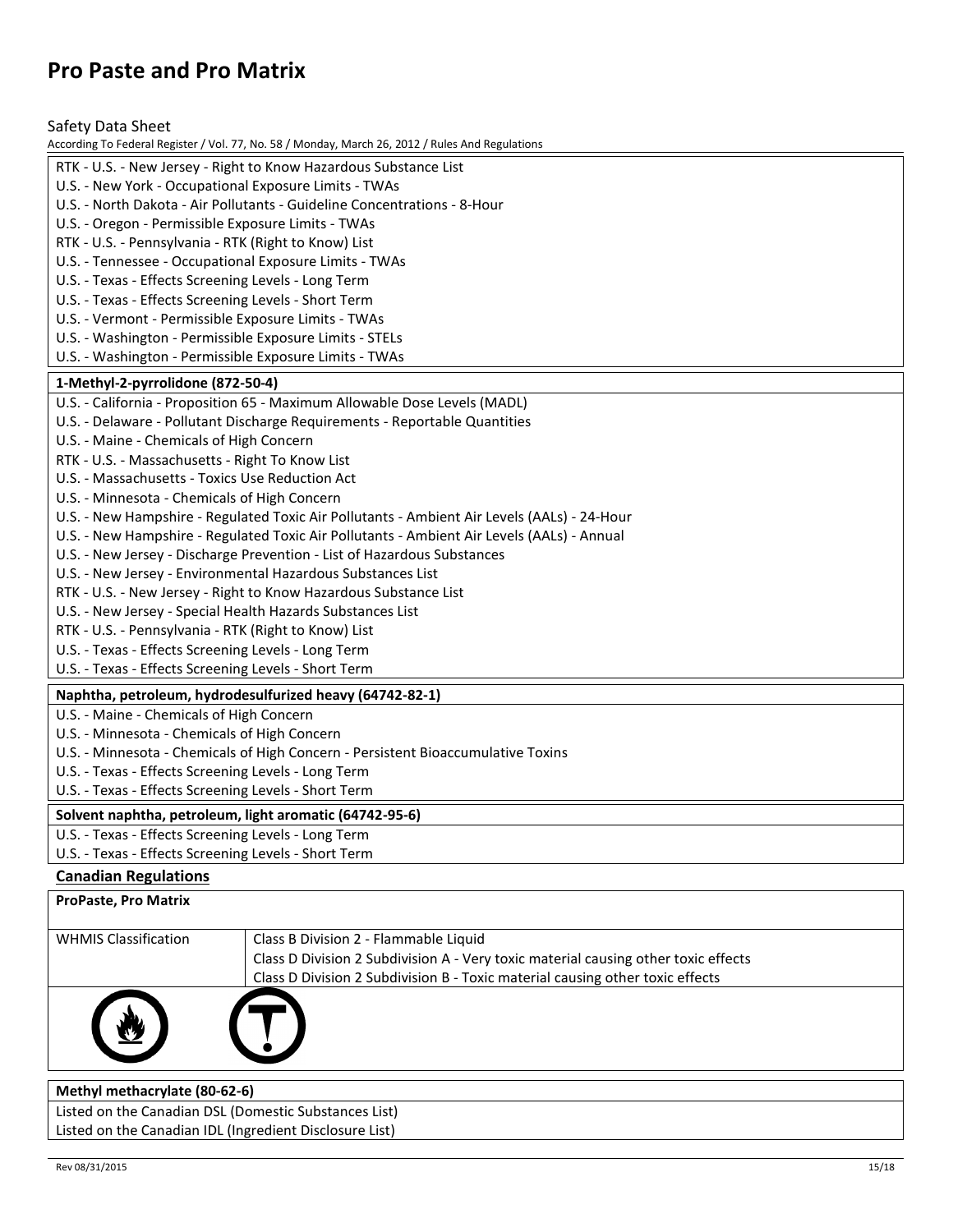#### Safety Data Sheet

According To Federal Register / Vol. 77, No. 58 / Monday, March 26, 2012 / Rules And Regulations

| <b>IDL Concentration 1%</b>                             |                                                                                                                      |  |  |
|---------------------------------------------------------|----------------------------------------------------------------------------------------------------------------------|--|--|
| <b>WHMIS Classification</b>                             | Class B Division 2 - Flammable Liquid                                                                                |  |  |
|                                                         | Class D Division 2 Subdivision B - Toxic material causing other toxic effects                                        |  |  |
|                                                         | Class D Division 2 Subdivision A - Very toxic material causing other toxic effects                                   |  |  |
| 2-Ethylhexyl acrylate (103-11-7)                        |                                                                                                                      |  |  |
| Listed on the Canadian DSL (Domestic Substances List)   |                                                                                                                      |  |  |
| Listed on the Canadian IDL (Ingredient Disclosure List) |                                                                                                                      |  |  |
| <b>IDL Concentration 1%</b>                             |                                                                                                                      |  |  |
| <b>WHMIS Classification</b>                             | Class B Division 3 - Combustible Liquid                                                                              |  |  |
|                                                         | Class D Division 2 Subdivision B - Toxic material causing other toxic effects                                        |  |  |
| Quartz (14808-60-7)                                     |                                                                                                                      |  |  |
| Listed on the Canadian DSL (Domestic Substances List)   |                                                                                                                      |  |  |
| Listed on the Canadian IDL (Ingredient Disclosure List) |                                                                                                                      |  |  |
| <b>IDL Concentration 1%</b>                             |                                                                                                                      |  |  |
| <b>WHMIS Classification</b>                             | Class D Division 2 Subdivision A - Very toxic material causing other toxic effects                                   |  |  |
| Titanium dioxide (13463-67-7)                           |                                                                                                                      |  |  |
| Listed on the Canadian DSL (Domestic Substances List)   |                                                                                                                      |  |  |
| <b>WHMIS Classification</b>                             | Class D Division 2 Subdivision A - Very toxic material causing other toxic effects                                   |  |  |
| 1-Methyl-2-pyrrolidone (872-50-4)                       |                                                                                                                      |  |  |
| Listed on the Canadian DSL (Domestic Substances List)   |                                                                                                                      |  |  |
| <b>WHMIS Classification</b>                             | Class B Division 3 - Combustible Liquid                                                                              |  |  |
|                                                         | Class D Division 2 Subdivision B - Toxic material causing other toxic effects                                        |  |  |
|                                                         | Class D Division 2 Subdivision A - Very toxic material causing other toxic effects                                   |  |  |
|                                                         | Naphtha, petroleum, hydrodesulfurized heavy (64742-82-1)                                                             |  |  |
| Listed on the Canadian DSL (Domestic Substances List)   |                                                                                                                      |  |  |
| <b>WHMIS Classification</b>                             | Class D Division 2 Subdivision A - Very toxic material causing other toxic effects                                   |  |  |
|                                                         | Class D Division 2 Subdivision B - Toxic material causing other toxic effects                                        |  |  |
|                                                         | Class B Division 2 - Flammable Liquid                                                                                |  |  |
| Solvent naphtha, petroleum, light aromatic (64742-95-6) |                                                                                                                      |  |  |
| Listed on the Canadian DSL (Domestic Substances List)   |                                                                                                                      |  |  |
| <b>WHMIS Classification</b>                             | Class B Division 3 - Combustible Liquid                                                                              |  |  |
|                                                         | Class D Division 2 Subdivision B - Toxic material causing other toxic effects                                        |  |  |
|                                                         | Fatty acids, C18, unsaturated, dimers, reaction products with N,N-dimethyl-1,3-propanediamine and 1,3-propanediamine |  |  |
| $(162627 - 17 - 0)$                                     |                                                                                                                      |  |  |
| <b>WHMIS Classification</b>                             | Class D Division 2 Subdivision B - Toxic material causing other toxic effects                                        |  |  |

This product has been classified in accordance with the hazard criteria of the Controlled Products Regulations (CPR) and the SDS contains all of the information required by CPR.

# **SECTION 16: OTHER INFORMATION, INCLUDING DATE OF PREPARATION OR LAST REVISION**

|                          | <b>Revision Date</b>          | 09/02/2015                                                                                                                               |  |
|--------------------------|-------------------------------|------------------------------------------------------------------------------------------------------------------------------------------|--|
| <b>Other Information</b> |                               | : This document has been prepared in accordance with the SDS requirements of the OSHA<br>Hazard Communication Standard 29 CFR 1910.1200. |  |
|                          | <b>GHS Full Text Phrases:</b> |                                                                                                                                          |  |
|                          | Acute Tox. 3 (Oral)           | Acute toxicity (oral) Category 3                                                                                                         |  |
|                          | Acute Tox. 4 (Dermal)         | Acute toxicity (dermal) Category 4                                                                                                       |  |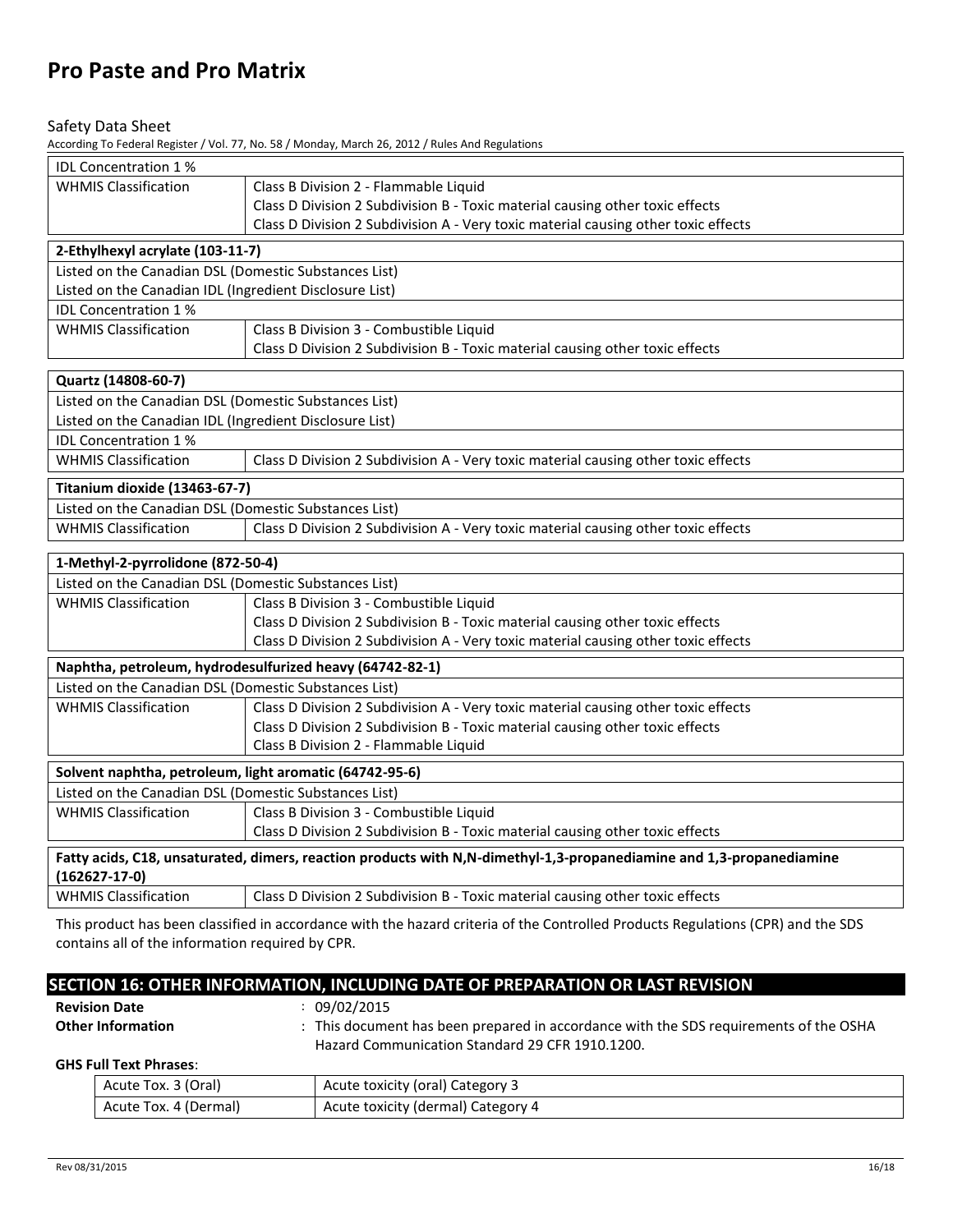### Safety Data Sheet

| Acute Tox. 4<br>(Inhalation:vapour) | Acute toxicity (inhalation: vapour) Category 4                            |
|-------------------------------------|---------------------------------------------------------------------------|
| Acute Tox. 4 (Oral)                 | Acute toxicity (oral) Category 4                                          |
| Aquatic Acute 1                     | Hazardous to the aquatic environment - Acute Hazard Category 1            |
| <b>Aquatic Acute 2</b>              | Hazardous to the aquatic environment - Acute Hazard Category 2            |
| Aquatic Acute 3                     | Hazardous to the aquatic environment - Acute Hazard Category 3            |
| Aquatic Chronic 1                   | Hazardous to the aquatic environment - Chronic Hazard Category 1          |
| <b>Aquatic Chronic 2</b>            | Hazardous to the aquatic environment - Chronic Hazard Category 2          |
| <b>Aquatic Chronic 3</b>            | Hazardous to the aquatic environment - Chronic Hazard Category 3          |
| Asp. Tox. 1                         | <b>Aspiration hazard Category 1</b>                                       |
| Carc. 1A                            | Carcinogenicity Category 1A                                               |
| Carc. 1B                            | Carcinogenicity Category 1B                                               |
| Carc. 2                             | <b>Carcinogenicity Category 2</b>                                         |
| Comb. Dust                          | Combustible Dust                                                          |
| Eye Irrit. 2A                       | Serious eye damage/eye irritation Category 2A                             |
| Eye Irrit. 2B                       | Serious eye damage/eye irritation Category 2B                             |
| Flam. Liq. 1                        | Flammable liquids Category 1                                              |
| Flam. Liq. 2                        | Flammable liquids Category 2                                              |
| Flam. Liq. 3                        | Flammable liquids Category 3                                              |
| Flam. Liq. 4                        | Flammable liquids Category 4                                              |
| Muta. 1B                            | Germ cell mutagenicity Category 1B                                        |
| Repr. 1B                            | Reproductive toxicity Category 1B                                         |
| Repr. 2                             | Reproductive toxicity Category 2                                          |
| Resp. Sens. 1                       | Respiratory sensitisation Category 1                                      |
| Skin Irrit. 2                       | Skin corrosion/irritation Category 2                                      |
| Skin Sens. 1                        | Skin sensitization Category 1                                             |
| STOT RE 1                           | Specific target organ toxicity (repeated exposure) Category 1             |
| STOT SE 3                           | Specific target organ toxicity (single exposure) Category 3               |
| STOT SE 3                           | Specific target organ toxicity (single exposure) Category 3               |
| H224                                | Extremely flammable liquid and vapor                                      |
| H225                                | Highly flammable liquid and vapor                                         |
| H226                                | Flammable liquid and vapor                                                |
| H227                                | Combustible liquid                                                        |
|                                     | May form combustible dust concentrations in air                           |
| H301                                | Toxic if swallowed                                                        |
| H302                                | Harmful if swallowed                                                      |
| H304                                | May be fatal if swallowed and enters airways                              |
| H312                                | Harmful in contact with skin                                              |
| H315                                | Causes skin irritation                                                    |
| H317                                | May cause an allergic skin reaction                                       |
| H319                                | Causes serious eye irritation                                             |
| H320                                | Causes eye irritation                                                     |
| H332                                | Harmful if inhaled                                                        |
|                                     |                                                                           |
| H334                                | May cause allergy or asthma symptoms or breathing difficulties if inhaled |
| H335                                | May cause respiratory irritation                                          |